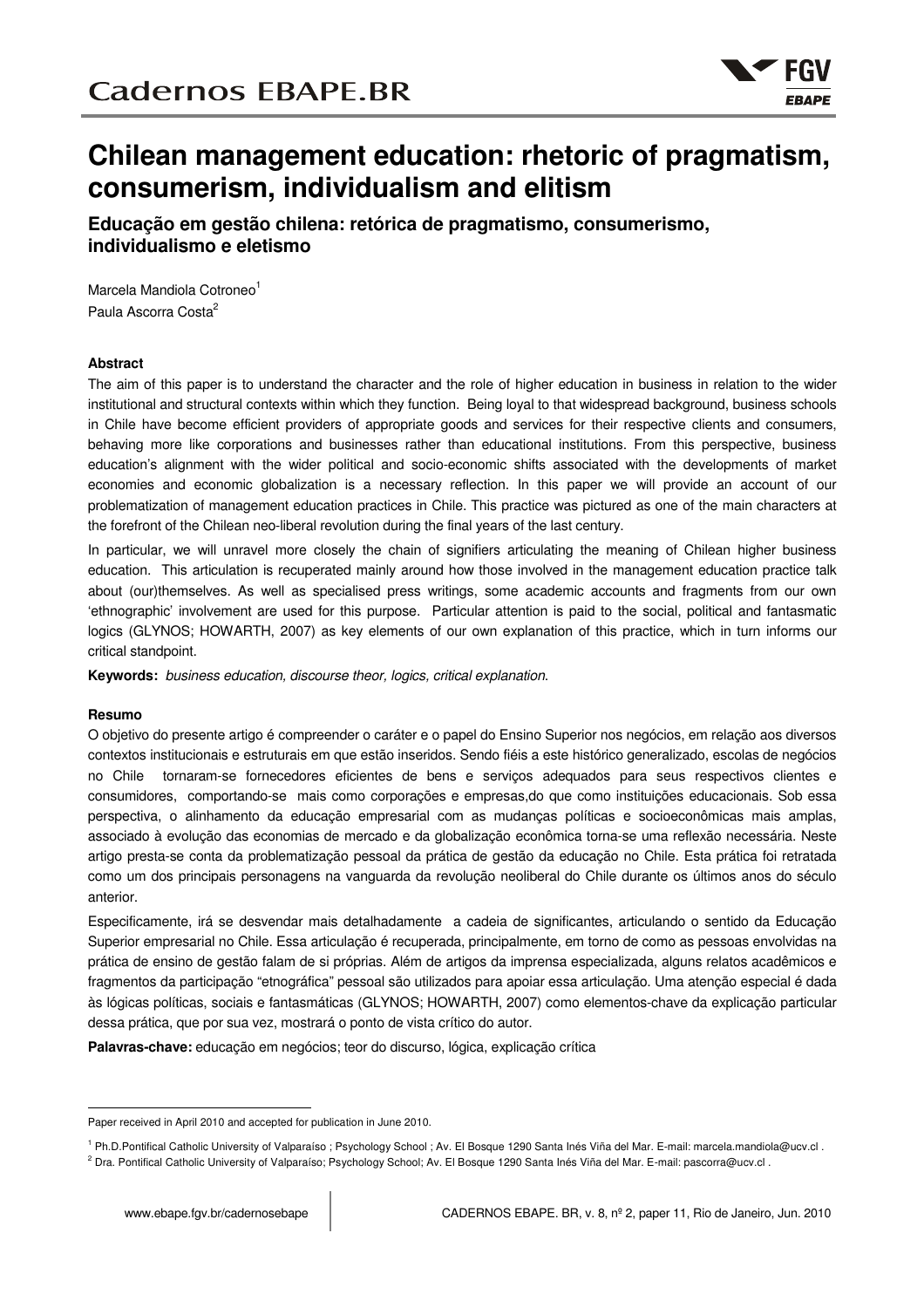#### **Welcoming words**

The focus of our analysis is oriented towards exploring what is given as the objective reality of what management education in Chile is and how it is organised and delivered. This endeavour means to engage in a dialogue with this particular discursive formation in which different signifiers (management, education, critical, student, school of business, etc) are articulated in signified chains, which constitute these terms as obvious and evident objects (identities) of a wider (social) reality; in turn posing what reality itself is. We question how the signifier "management education" is fixed as the materialisation of a new and particular aim of higher education sheltered by the social transformations that the country has undergone since the beginnings of the 1970s in Chile. We put into question how the signifier 'management education' is articulated as a 'natural' embodiment of the new social order in Chile, particularly the unquestioned practice which produces and reproduces the values that currently hegemonize our societal life and support our participation in the so called globalization.

#### *Welcome to the world*

*The world is changing very fast, not only in relation to the advancement of science, technological convergence or communication development. The most profound change is related to the way in which business is understood and done.*

We can not deny the power of new organizations any more. It will not be possible to dismiss science *and technology within our business decisions. We can not avoid regarding the world as our operational instrumental panel any more.*

*Current scientists are strongly connected with the impact of their researches; particularly with the* commercial value of them. We, as business men, have to understand this reality; we have to be willing *to learn this new language and make contact with sciences and its managers. Otherwise, our Latin American region will not be part of the great business leagues of 21st century. (MBA programme Director Chilean University)*

These are the Programme Director's 'welcoming words' published in a MBA brochure of one of three most important business schools in Chile. The way in which he is inviting future applicants for their postgraduate course, evidences how management practice is being understood here and what is its relation/dependence with business education. These 'welcoming words' present business practice as the core of our current world's evolution; specifically what he is implying is a worldwide social practice that offers to all of us a (compulsory) new sense of Being and a new social order strongly embedded in it. Within this context business is explicitly connected with science - meaning technology development informed by commercial values. This coupling embodies the current representation of reality, which has been successfully disseminated by neo-liberal economics across the world and hereafter externally imposed on Latin America as on any other Third World geopolitics. Thus, the re-production of mainstream management education is perceived as the entry ticket to the 'business leagues of the 21<sup>st</sup> century'. As we will see through this paper this is the general tone that characterizes management education articulation in Chile: 'welcoming words' or 'welcome to the world'?

#### **The Chilean miracle: conditions of (im)possibility**

The military coup of September 11th 1973, brought to Chile the end of the most durable and progressive democracy in Latin America and at the same time, the beginning of one of *"the most prolonged and reactionary dictatorship"* (DRAKE; JACKSIC, 1999). Many social analysts have regarded the sociological process that led to those severe events as a great crisis of order in which all of our institutions, traditions, and values were under threat. (BRUNNER, 1981; TIRONI, 1985). That process had started a long time before, producing many changes in our political, social and economic context. Moreover, it was the period of the Unidad Popular government (UP), headed by Salvador Allende (1970 - 1973), which could be regarded as the definitive and final stage of that crisis. His political attempt tried to continue, even further, with the socialist tendencies initiated by the former Eduardo Frei's Christian Democratic government, the so-called "Revolution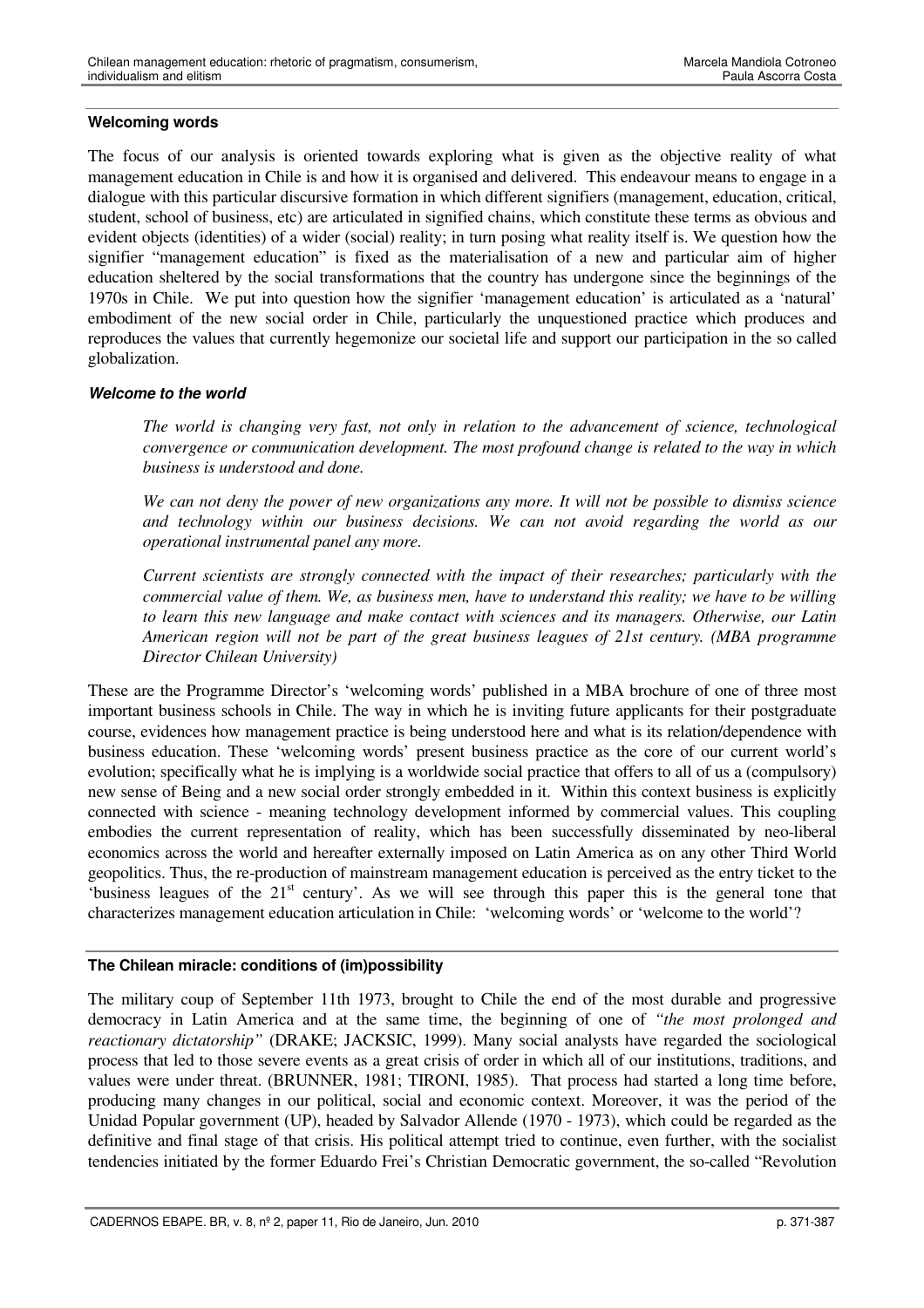in Freedom". Those efforts were strongly countered by the dominant groups of society as soon as they perceived its hegemonic dominance compromised with the risk of becoming a subordinate class if the Popular Government achieved their aims. In other words, the crisis was the expression of the cultural organization's incapability to cope with the demands of all social sectors. The needs of society overwhelmed its own ability to respond, opening the door to a major social fragmentation characterized by a conflict between the most relevant social forces (BRUNNER 1981).

Traditional bourgeois, neo-liberal intellectuals and entrepreneurs, all of them being part of the dominant social group, developed a successful rebellion against the UP government. They were strongly concerned with the Marxist turn of our society and particularly with the subsequent changes in our economy. Their struggle was oriented to keeping their preponderant participation within the State as well as their relevant role within the cultural issues of the country. By supporting the military insurrection they assured their connection with power. The military coup was the successful end of their insurgence. The consequences of our September 11th 1973 were violent and harsh. After that generalized national identity crisis, a process of re-structuring appeared necessary. Our fragmented society needed new meanings, and they were indeed offered.

# *The capitalist revolution*

Once this dominant group had seized the power, they addressed a major re-organization of the culture. These attempts were oriented to overcoming the former model of *commitment* (Brunner, 1981*),* which had been developed under State dependant capitalism and consequently, focused in a capitalist-revolution-type project (BRUNNER, 1981; MOULIAN, 2002, TIRONI, 1985). Maybe the most relevant decision made by this dominant group was to put aside the alternative of a social *restoration* (MOULIAN, 2002; TIRONI, 1985*).* This option implied the opportunity to save some valuable aspects of the previous history in trying to reposition them in a new endeavour. On the other hand, the drastic election of a coup, as the way to face the cultural crisis, opened space for a total transformation of the prevalent order. Moulian (2002) clearly states that the very first explicit decision of this new dominant group was to install a new ideological system.

The Chilean experience was one of the foundational examples of what Naomi Klein (2007) has labelled as 'shock doctrine', the pervasive strategy that extreme neo-liberals have used in order to install their ideology all over the world. According to Klein, the Chilean dictatorship – inspired by Milton Friedman's legacy – decided to impose a rapid-fire transformation of the economy (tax cuts, free trade, privatized services, cuts in social spending and deregulation) taking advantage of the state of shock that the violent coup had produced among the Chilean population. The expectation was that the speed, suddenness and scope of the economic shifts would provoke psychological reactions in the public that would 'facilitate the adjustment'. In Klein's words: *"It was the most extreme capitalist makeover ever attempted anywhere"* (Ibid, p 7). The military government also facilitated the adjustment with its own shock treatments; these were performed in the Regime's many torture cells, disappearances, imprisonments and exiles, inflicted on all those deemed to resist the way of the capitalist transformation. Authoritarianism was an essential element of the new model, aimed at making possible a social re-organization based upon its disciplinary culture.

According to Brunner (1981) the social reorganization in Chile was feasible because the dominant group developed a disciplinary-based approach to face this challenge. These circumstances gave this dominant group a position of total control of every social process, subjugating all other social agents to a position of 'secondclass citizen', and demanding from them their maximum obedience and their utilitarian participation in the economic development (Brunner 1981). Brunner regarded this two-fold phenomenon of functioning of social behaviours - namely obedience and usefulness - as a phenomenon of *social disciplining*. The author explains that the authoritarian organization of society is based on a disciplinary experience, different from the former culture which had had the political experience as its central nucleus.

Most capitalist-authoritarian revolutions begin by trespassing to bourgeois technical and intellectual elite economic control (BRUNNER, 1981). The first step of that strategy was to 're-organize' the economy by assuring capital concentration enhancing the privatization of the former State economic activities; replacing the State's regulatory role within the market and finally opening the Chilean economy to foreign international investments. As an authoritarian capitalism, the formation of obedience and conformist motivations were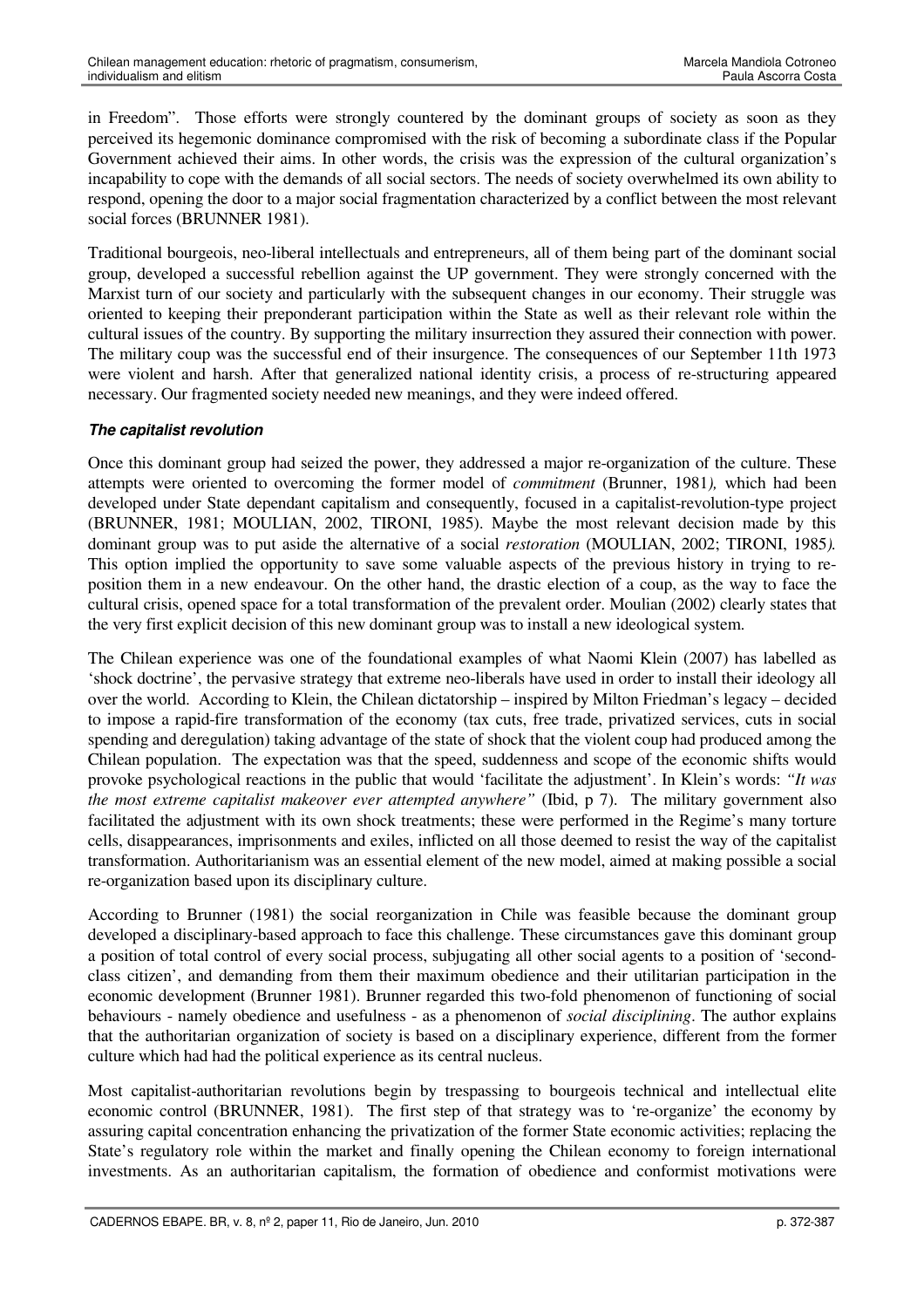obtained by a hierarchical structuration of society. That structure shaped the possibilities of identification for every single person by defining their social position by an asymmetrical relation with others. Thus, every subject's position corresponds to a differential social horizon defined by its market access. In that way, the market was constructed as a natural, neutral and automatic mechanism, which had the self-contained ability to control and distribute social opportunities. Therefore, the disciplinary experience is constituted around three main areas: it is an eminently individual experience; it is an experience of hierarchical positioning, and it is a market of unequal access experience. All of these disciplinary attempts finally created a social order in which the individuals (literally) have lost their social connections. The new order left in any single pair of hands the responsibility for their life; any collective way to cope with vital demands was disdained.

Individuality was not alone; there was another phenomenon which helped to develop this individualistic and hierarchical way of living; passivity (Brunner 1981). This passivity is built around a cultural world based on the principle of authority, which in turn is ideologically favoured by the support of a technological knowledge raised within the scientific paradigm assumed by those in power. A kind of superior culture was created, which generated narrowing creative opportunities for anyone who is not part of the dominant groups. To participate in this superior culture was finally performed as a prerogative and a powerful tool of particular dominant class among society. Following this rationality, the whole educational system underwent a big change. It was rearranged in order to address the future occupational destiny of the students, which was established mainly in accordance with their social origin. Brunner (1981 p 34) explained it clearly: "In that way, the educational system becomes an inequality reproduction mechanism based on the ideological assumption of a performance competence."

Elementary education was reinforced in order to satisfy massive occupational demands. Moreover, its outcomes were specifically differentiated. Children from the lower class could find in this stage the required knowledge to perform elemental labour positions, and therefore, a subordinate and a passive role among the social division of labour was stressed. On the other hand, children from more privileged classes found, in the private elementary education, the preliminary steps towards higher education, within which business education was acquiring increasing demand. The most relevant consequence of that scenario was the way in which the system was preventing the formation of intellectuals from subordinate classes, keeping this as the prerogative dominant groups. This situation left the majority out of any ideological perspectives playing a passive conformist role, which finally stretched the opportunities for collective learning. Subordinate groups were pushed to learn how to express themselves within a dominated world (BRUNNER 1981).

Although that social order was the main characteristic of our authoritarian period, its tentacles even reached the democratic stage inaugurated after the 1988s plebiscite. Power groups were even successful even then in trespassing democratic barriers and positioning a disciplinary world beyond dictatorial government.

# **Management education in Chile: lack of problematization.**

Mainstream writings on management and faculty representatives have constructed the problem of management education largely in terms of adjusting and reforming their respective institutions to respond rationally and reasonably to the challenges within the constrains of the new regime in Chile. Change, and then management, appears as something inescapable that is necessary to face and even utilise in order to achieve succeed. People belonging to business schools tend to support and sustain that understanding conceiving their work as natural gears of that well-oiled machine. These descriptions participate in elaborating and circulating discourses that offer points of identification to those involved in the management practice. In so doing, they are actually producing a hegemonic articulation on what is the identity of a manager, and what are the demands for a management education practice.

This rationale is underpinned by an understanding of the character and the role of higher education in business in relation to the wider institutional and structural contexts within which they function. From this perspective, their alignment with the wider political and socio-economic shifts associated with the developments of market economies and economic globalization is a necessary response. Being loyal to that background, business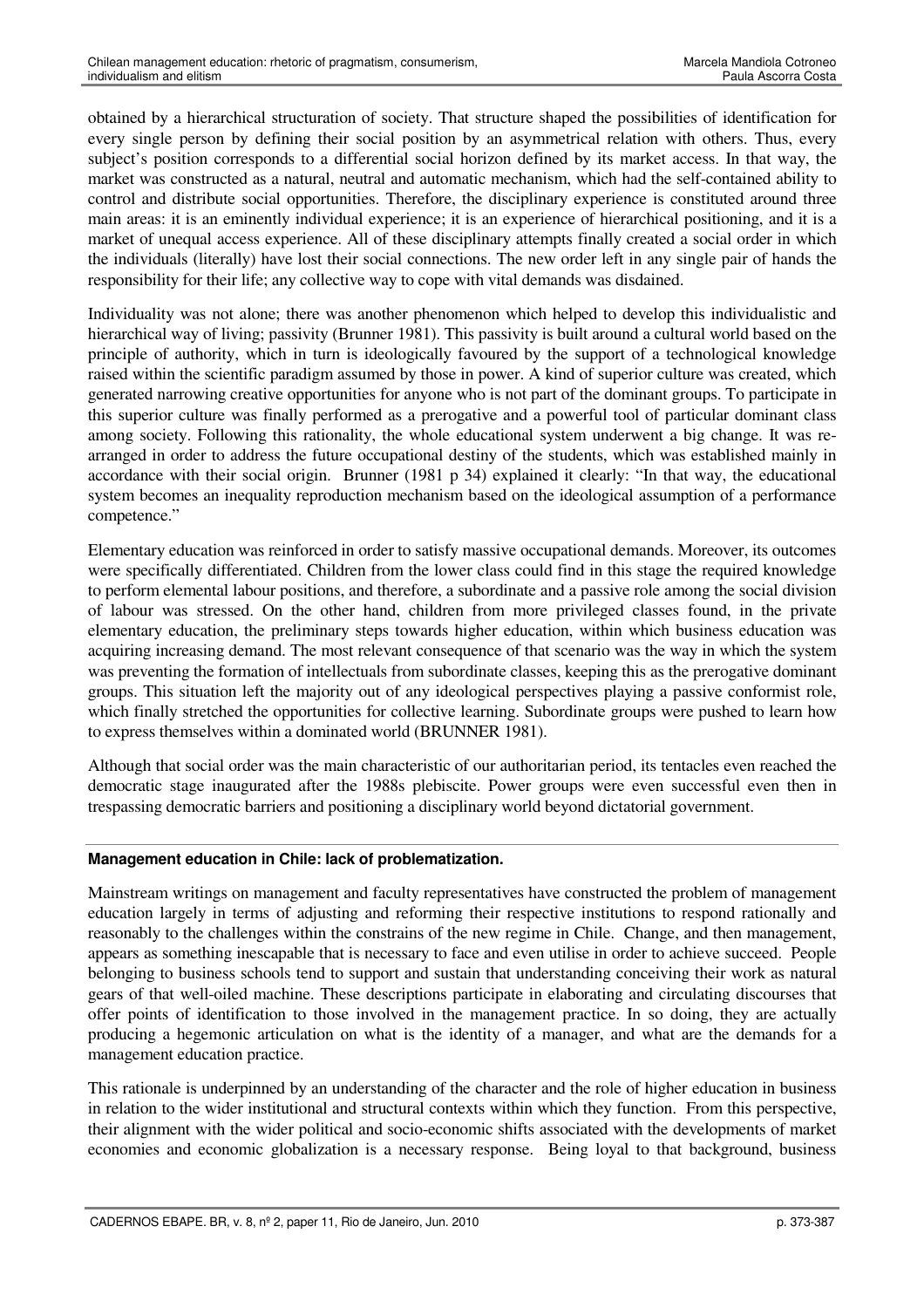schools in Chile have become efficient providers of appropriate goods and services for their respective clients and consumers behaving more like corporations and businesses.

Those understandings suggest that the phenomena under consideration are governed by causal laws, implying that the changes are akin to natural processes beyond social and political control. Its main implication is the little questioning of the supposed inevitability and over-powering force of socio-economic development itself, and no room for alternative conceptions of the business higher education in neo-liberal societies.

Although formal business education voices have supported and accommodated themselves to the market approach, this research has shown that surrounding academics have tended to be more skeptical about its benefits. By 'surrounding academics' we mean the scholars belonging to Social Science departments and/or the faculty in charge of the 'soft skills side' within business schools. Most of them are sociologists or psychologists; their participation within that educational practice is being responsible for teaching organizational theory, organizational behaviour, as well as delivering the tools to develop the so called soft skills to manage - leadership, communication, teamwork, decision making, etc – all of them grouped under the label 'Human Resources'. Their marginality is sustained mainly on the 'second class' status of their subjects in comparison with the relevant ones, meaning any topic that is closer to money making, such as finance, economics, accountability or marketing. Though this category is by no means homogeneous it is possible to say that they have focused their critical gaze on the way the managerialist discourse has obscured their social glance subordinating it to the profit making aims.

In this general context, an apparent issue has emerged concerning the lack of problematization of the status of business education by our academics. In spite of some declared dissatisfaction with the primacy of technical, functional and monetary approach of their teaching contents and practice, there appears to be no effective or publicly articulated critique of business education rationality. The social, political and fantasmatic logics approach of our research allows picking up and even developing this problem into a problematization: why scholars are collaborating, even sustaining the rationale and performances that some of them recognize to be problematic? Why there aren't challenging dominant discourses apart from their personal and private complaining?

Our main motivation to face the challenge of this research was the complete absence of those questions within local management education practice. Our query has shown that this absence remains untouched. This kind of questioning would be far beyond the scope of mainstream supporters, and on the other hand, all those who are quite skeptical would remain trapped within the tentacles of the frustrating paradigm. However, this is just a superficial and overly homogeneous picture that tends to reinforce a 'causal law' paradigm. To overemphasize the absence of effective resistance is, at the same time, a way to virtually exclude any other type of response, as well as smoothing over the unevenness within that academic field. In the attempt to deploy a different eye our standpoint aspires to challenge this simple picture by focusing more closely on the full scope of representatives' self-interpretations. These interpretations not only highlight the varied terrain of local management education, but they also caution against the dichotomist alternatives relied upon by both supporters and detractors of managerialist discourse.

Contextualized self-interpretations are crucial in connecting this problematization to a range of related questions: Where did this regime of practices come from, and how and why has it been installed? Where there is discontent among academics, why does this rarely translate into effective political resistance? How can we account for the way in which these embedded discourses have managed to grip subjects, especially when they are opposed to them? The following moment of our analysis involves identifying the relevant social, political and fantasmatic logics which characterize the practice under investigation.

# **Social logics**

The following paragraphs are devoted to presenting the assemblage of social logics that are currently installed in Chilean business schools. We will start by positing the operation of four such logics – pragmatism,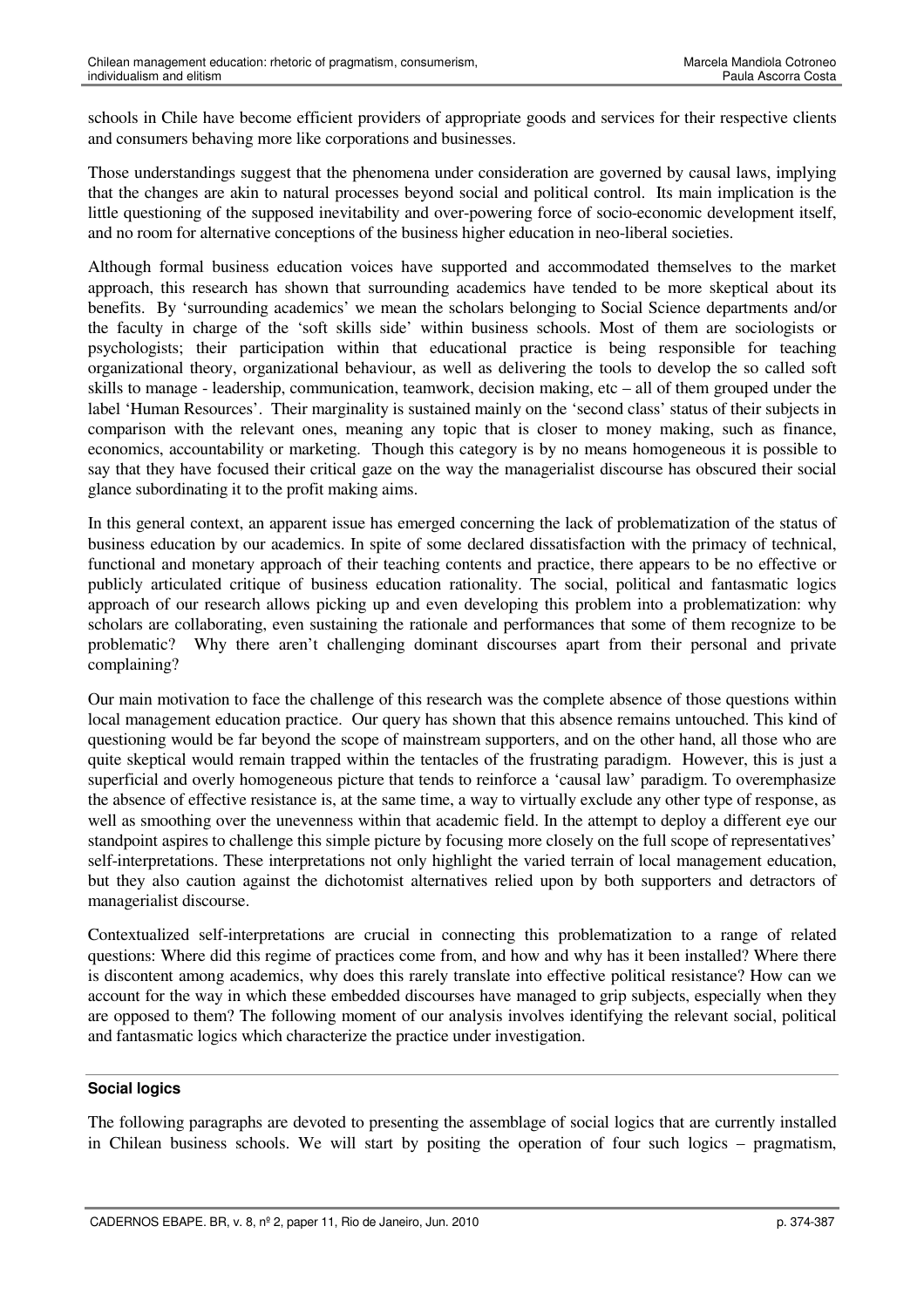consumerism, individualism and elitism- which when articulated together allow us to characterize the current regime of management education practices.

# *Logic of pragmatism*

The rules of many practices linked to the managerial regime are governed by logic of pragmatism, which in our view shape the goals and aims of every attempt at social agency. Pragmatism appears as a standpoint that overemphasized consequences as the way to value the real meaning of any endeavor. Pragmatism is in that way synonymous of utility and practicalness. That logic captures the way in which business schools, qua producers of knowledge and skill commodities, struggle to render its deliveries on tangible success indicators for both, its students and the companies; the way students demand technical tools that facilitate their future professional practice and status achievement; and the way the market emphasizes quantitative indicators as the measure of results.

*The Commerce Secretary of the USA, Carlos Gutierrez, stated yesterday that right wing, left wing or centre ideologies "do not care anymore". He mentioned Chile as the example to follow, because they have stepped to a fundamental issue for countries' development: 'the pragmatism'. (Chile is the example of pragmatism. El Mercurio de Valparaiso, p. 17 19 th August, 2008 )*

One of our current demands is to manage knowledge like an efficient tool. *A*n ever-present drive for that practice is the question of *what is this for?* The identification and interpretation of that logic of pragmatism have a clear resemblance on the self-interpretation of subjects. Some extracts from our interviews help to illustrate it:

*[…] people (students) are very practical, they want practical things that come are useful and quick.* For that reason we have to quickly feed ourselves with what companies need, we have to test contents *all time. (ACADEMIC COORDINATOR BUSINESS SCHOOL 2)*

*[…] the executives (postgraduate students) could feel quite frustrated if you don't teach them how to do things" "…they are rough diamonds needing managerial skills, without those skills, in spite of their intelligence or their knowledge, they won't arrive that far. (Postgraduate Director Business School 3)*

This logic of pragmatism is triggered in contexts of business education by means of making tangible and selfevident the applicability of their contents, which should easily connect what is being exposed in a class with the practical demands of a managerial job. In other words, the potentially intrinsic qualities of teaching and research is their instrumental or exchange value, whether from the point of view of academics or students.

*The tendency that I perceive here in Chile deals with how people could contribute to effectiveness. The educational endeavour is related to disclose the value of theories, value in terms of figures. (Academic Business School 2)*

In sum, the underlying drive of the logic of pragmatism is to render all things functional, which in turn tends to feed and reinforce logics of consumerism and individualism, as well as, the prevalent elitism of our local business practice.

#### *Logics of consumerism*

The second logic constructed here could be said describes patterns of discursive articulation that equate personal satisfaction with the acquisition of goods and services. The logic of the market has developed a particular desired model of consumerism throughout the  $20<sup>th</sup>$  century. Then, as this model is individual rather than social, so consumption increasingly becomes private (BOTTERY, 2005). Consumerism implies neverending relations of possession stimulated by the permanent obsolescence of products and services and its quick replacements. The logic of the economics of capitalism demands that if production is to continue to expand, consumption will need to be the vehicle that fuels this process.

In1981, the military government dictated a series of 'Decrees with force of law" which were called *New Law for Universities*. Funding to universities was dramatically cut pushing them to compete in a higher education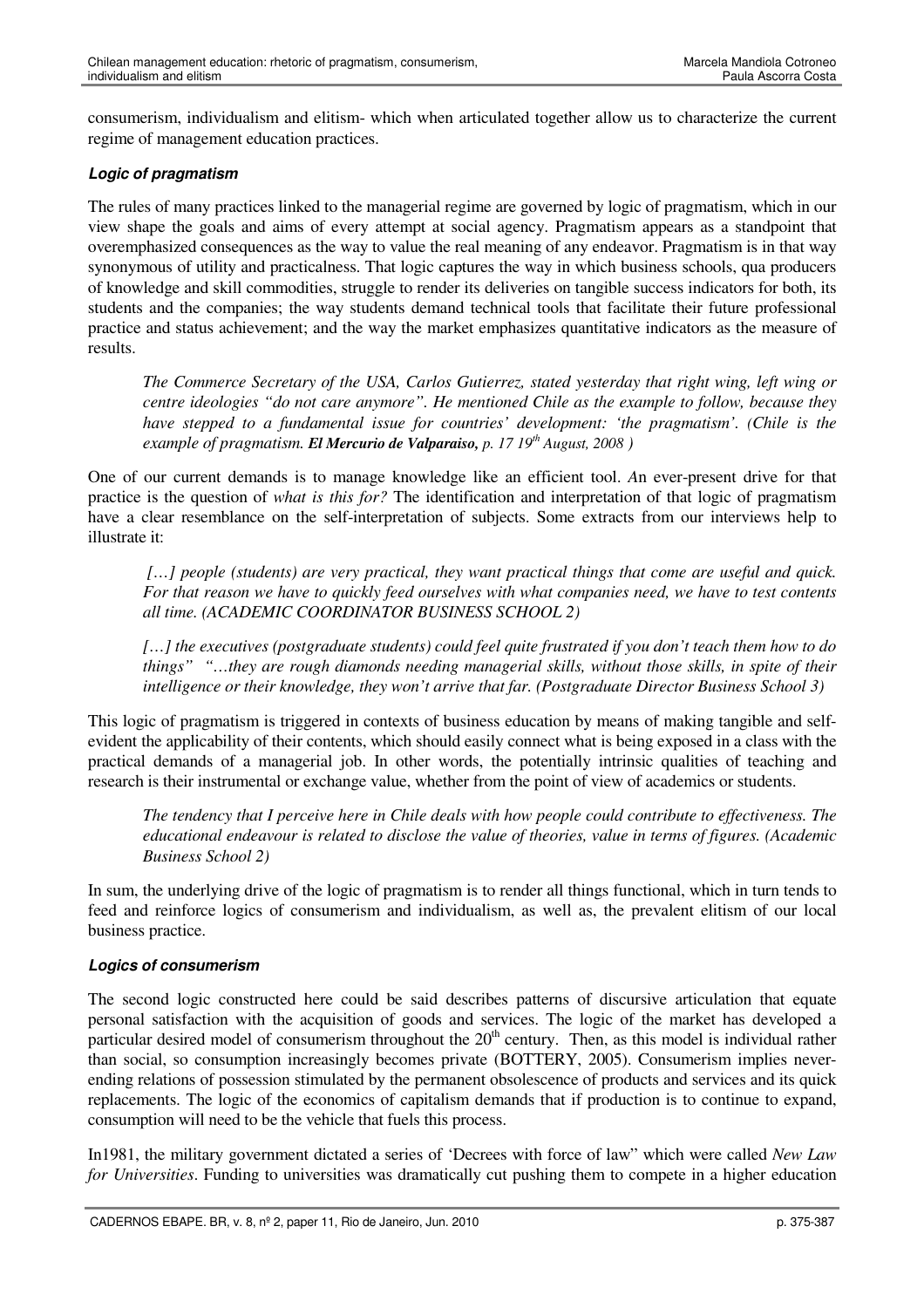market (BRUNNER, 1997; COX 1996; SANTOS, 2005). Its main propositions stated that higher educational institutions should be self-sufficient trusting mainly on its student's fees. Removing State funding, universities were compelled to compete in order to recruit students/clients and therefore secure their economical support. The so called new system for higher education intended to improve higher education provision

*[…] introducing the competitive factor within universities, this is possible through two main ways, facilitating the creation of new universities as well as the higher education financial system modification…The idea is that no university can rely on a secure budget anymore 3 .*

As a consequence, Chilean universities became completely dependant on market context introjecting postulates like efficiency, competition and profit. Fund-raising is now the first priority, thus those 'academic' activities that could be offered as well paid 'products' to the market were privileged, among others the main academic activity fitting with that purpose was 'teaching'. The fees paid by university students became the key source of funding; as 'target group' they are from now its fundamental 'consumers'.

Those situations have shaped Chilean higher teaching activities, firstly, to be able to 'offer products that potential consumers are willing to purchase'. Decisions about what programmes to be delivered will have the support of market research that clearly shows 'public preferences'. Those preferences were crisscrossed with costs analysis rendering in the massive opening of 'chalk and blackboard' programmes such as Law and Business (SANTOS, 2006). With the intention to gain customers, Chilean universities deploy huge marketing campaigns every year. From October to January, television, radios, newspapers, internet and public spaces are lined with creative slogans, attractive pictures and even economic offers that compete to 'catch' those applicants. Chilean universities do their best to show what potential clients are looking for: quick qualifications, attractive facilities or international exchanges.

## *The Chilean University sector has rendered in one of the most competitive industries, in both competitors' number and aggressive actions (University marketing Financial Newspaper, August 2005.)*

The logic of consumerism operates in such a way as to downplay qualities of teaching in favour of their market visibility. Adequate academics should be provided in order to satisfy the consumerism demands. They are identified and selected according to their closeness with latest topics and the visibility of their degree. Most of them are partially hired in charge of just one course avoiding permanent contracts. Full time faculty are less of a reality than in the past and those sporadic ties with institutions transform academics into 'services sellers' which are purchased by universities in order to be offered to their students. In that way, 'taxi' teachers arose, like pilgrims running between different universities across the city. Therefore, academics are compelled to create an attractive teaching 'product' that demands the attention of universities in detriment of their research interest and work stability.

The best thing of our MBA is that it really has a great seduction power, therefore people that stand *before teachers are good. This is a relevant demand for those teachers, they already know that they cannot repeat themselves, they have to be permanently updated (Academic Coordinator Business School 2)*

On the other hand, within this logic of consumerism, students' subjectivities are colonized by their attributes as clients. Because of the fact that being a consumer is to buy is as much is decided by the dictates of the market as by what consumers' want, consumption increasingly becomes a passive experience; consumerism, not political involvement, is the best expression of personal freedom. In that way, educational activity – from the policies through to implementation – should begin from a consideration of the needs, abilities and interests of the individual student. Their opinion expressed through the 'teaching evaluations' after every single course could determine the continuity of the course as such, even the permanence of the teacher within that particular institution. Furthermore, those decisions are closer to the level of satisfaction of those 'consumers' rather than

<sup>&</sup>lt;sup>3</sup> Military Government's Home Office Secretary Sergio Fernandez "The Secretaries answer 25 questions" El Mercurio, 11<sup>th</sup> march, 1981, quoted in Santos 2006: 3.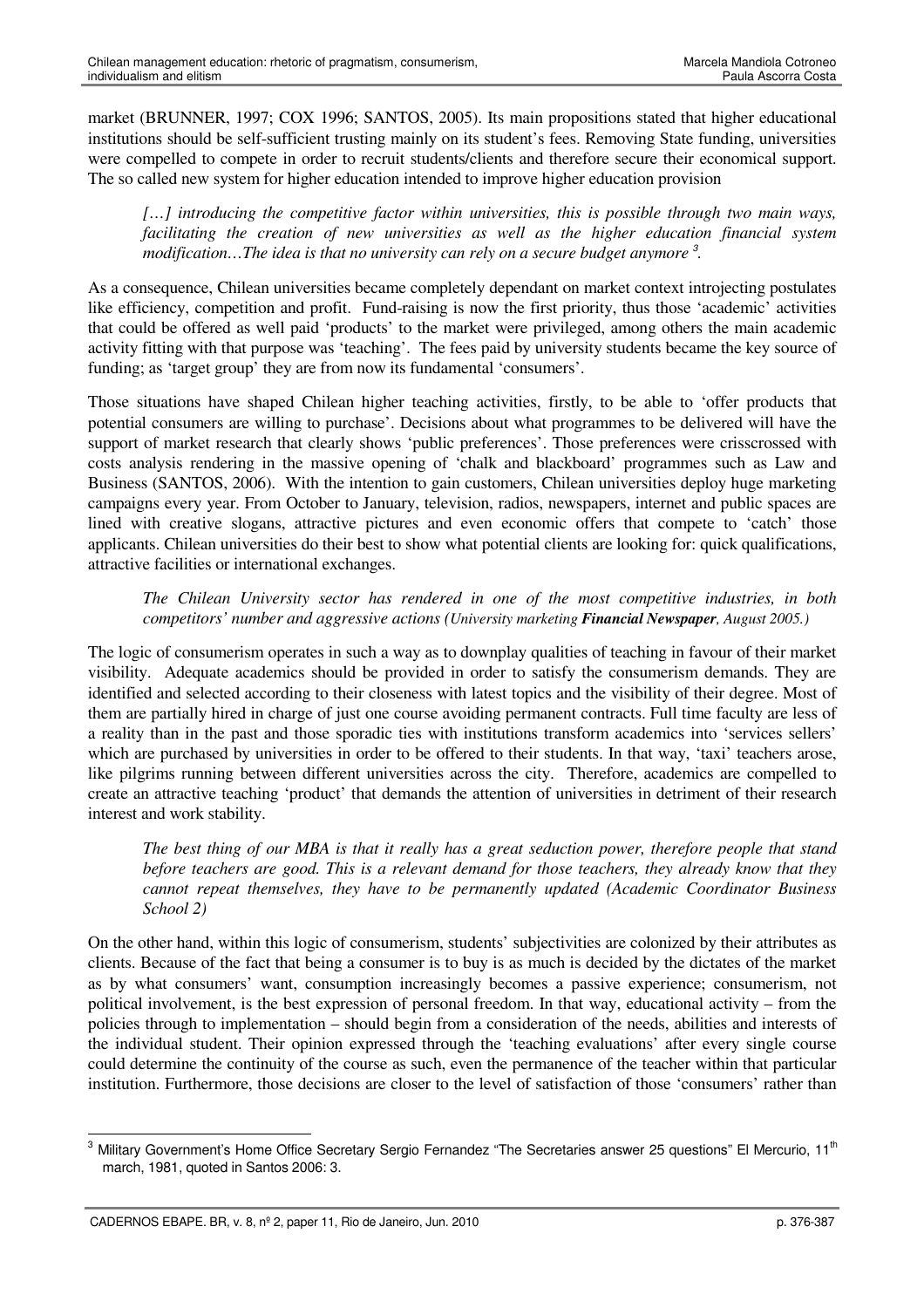the quality of teaching activities (SANTOS, 2006). Thus, study curricula should be 'attractive', teachers 'enjoyable' and facilities 'stunning'.

*Honestly speaking, I've always been between those two Business Schools; they are the best, which is what all people are saying. I've never wondered about contents or methodologies; actually, between these two I've made my decision just by practical issues: timetable and location. (MBA student Business School 2)*

Chilean current consumerism's value is embodied by the wrapper, the packages, and the product decorations. Those attributes help on construct individual subjectivities, isolated identities called to struggle with the world by their own, the logic of individualism.

# *Logic of individualism*

Our third social logic embraces all discursive attempts that constitute subjects as isolated entities, neglecting the social or structural aspects of success and failure in the self-understanding of persons and institutions, leaving them to view themselves as individually responsible for their success and failure.

*Work conditions have changed a lot; I mean the responsibility for your career development is no longer in companies' hands any more. There is no company establishing an upward career path for you. In the past, companies were in charge of that, but not any more. Nowadays every single person has to be in charge of their own career, they have to develop a personal project.(Head Hunter)*

The stress on personal projects enhances individualistic and asocial endeavours centred on the realization of the self and dismissive of larger societal projects. Business Schools are understood as the vehicle to materialising that expectation through formal professional qualifications. Those qualifications promise to equip individuals with the necessary strengths to cope with the needs of 'employability'. This concept implies the ability to obtain and keep a job, the ability to be in tune with the job market and the capacity to find or change a job without difficulty. In other words "employability" means to have that required disposition to cope with changing and competitive economic environments. For both, academics and future managers, what is required is their development and self-management formation through. In the past, the responsibility for human resources training was in hands of companies and the state, but now the notion of employability states that process is an individual duty.

*Among our Business Schools the idea of a heroic manager and unipersonal leadership predominates. A man or a woman that individually embodies all those persuasive skills. (Academic Business School 3)*

Individualism is a new way of (non)relating with others and with one self, including the body, the world and the time. Chile's last years have been characterized by the replacing of social interests by personal ones. Chilean people have now less group referents where their social interests lie. The social solidarity is experienced as a kind of marginality, a folk remaining embedded in isolated and far away places, in the peasant communities and in the low classes. Individuality, on the contrary, is closer to elitism.

# *Logic of elitism*

This logic operates around the attitude that implicitly maintains that determined opportunities and/or benefits are prerogative of certain groups among society. Consequently, elitism assumes that those individuals who are considered members of the elite are those whose views on a matter are to be taken the most seriously or carry the most weight; whose views and/or actions are most likely to be constructive to society as a whole; or whose extraordinary skills, abilities or wisdom render them especially fit to govern.

Within the context of management education the logic of elitism endorses the nurturing of a selected group of students in order to equip them for their future privileged work positions. Elitism here is articulated through the (self)selection of particular 'good' students as well as the support that the 'name' of certain schools gives to their alumni. The logic tends to downplay the public discourse of meritocracy leaving in class, economic and lineage attributes the key factors for privileging. Elitism is an attribute that is unevenly distributed among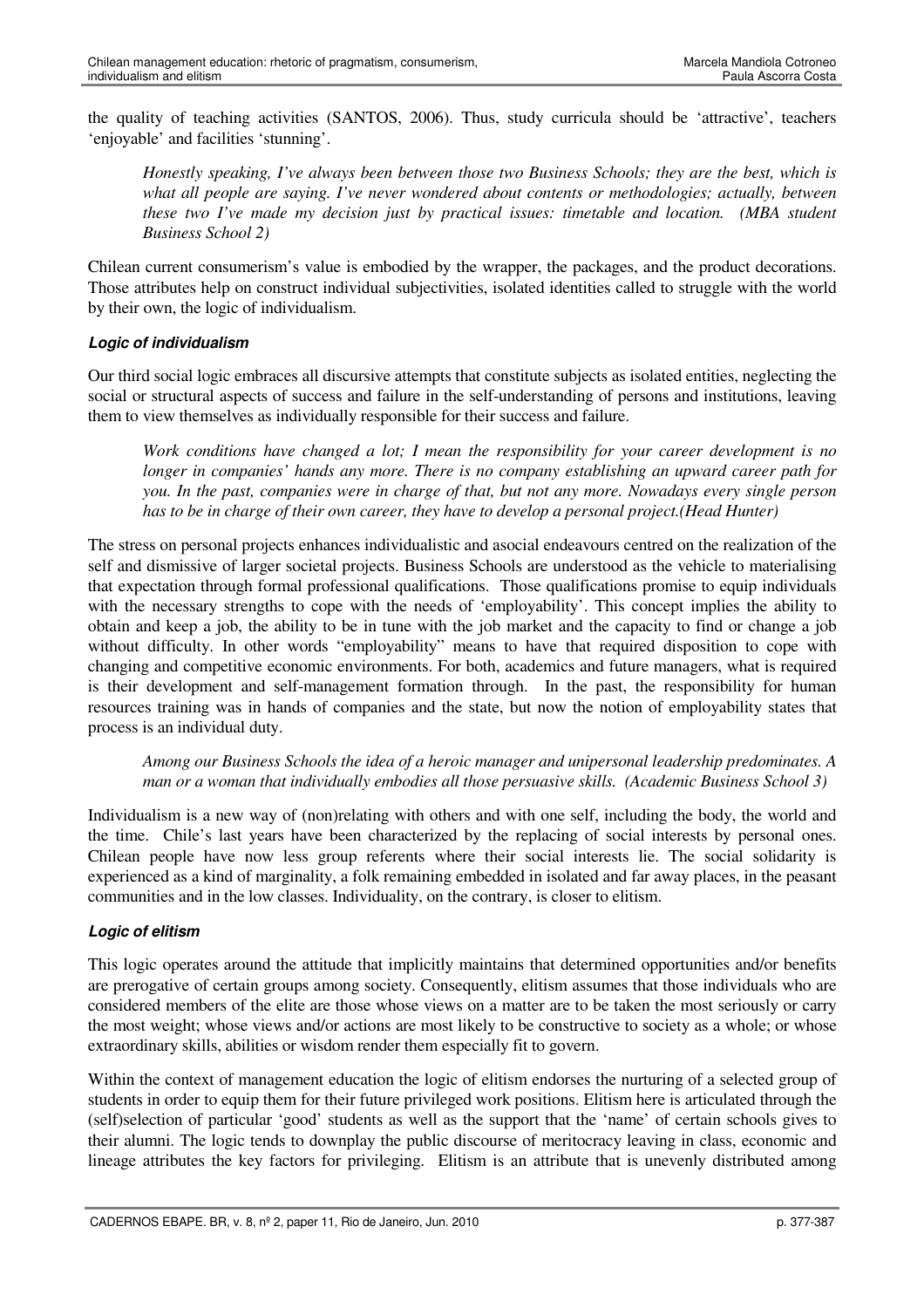Chilean business schools because not all of them sustain the same status. This situation results in a variable professional reality for all those graduates. In other words, the single acquisition of academic credentials is not enough for succeeding. That is to say, in order to belong to the core management, the different issues of the Chilean elite are more relevant.

Javier Núñez, an academic of University of Chile's Business School, published in 2004 his research about the relationship between salaries and socioeconomic level within Chilean market. His study addressed one of the gaps that were present in economic literature on labour discrimination, namely wage discrimination based on socioeconomic level. In his words (Ibid p. 5):

*There is a wider consensus sustaining that our inequality is one of a special nature because it is originated from an excessive breach; particularly excessive between the 5 or 10 per cent richer and the rest. Under these circumstances it is natural (sic) to expect that in Chile social class distinctions are particularly emphasized.*

His quantitative study approached the impact of socioeconomic origin over working incomes. He defined socioeconomic origin using three variables: social status of surnames, income average of place of origin, and socioeconomic status of secondary school. According to his description the status of surnames is a key issue in Chile due to the strong link between Basque–European (not Spanish) surnames with the traditional economic and political Chilean elite. From his findings it is worth quoting (Ibid p. 7):

*Estimated incomes show that a mediocre performance student coming from a place and school of high socioeconomic level and gifted with a superior origin socioeconomic ascendance would have a statistically higher income than a high performance student coming from a poor place and a public school without an ascendancy linked to the high socioeconomic level…….That evidence suggests that meritocracy degree of labor market in Chile is limited.*

The same study concludes:

*It is easy to demonstrate that the most of Commercial Engineers students (Chilean business degree* name) of the country's best universities come from the richest five per cent of the population, which is *strongly linked with the local unequal access to higher education. That information indicates that students coming from lower socioeconomic levels constitute the 'successful' examples of their families, schools and places. Moreover, they will obtain lower incomes than their peers despite their similar academic merits. (Ibid. p. 7)*

Chilean management school practice, as it was suggested by that study, is one of the most evident enclaves of that elitism unevenly recognized by their actors. Assuming that some privileges are in place, some representatives constitute them as academic or working performance differences:

The so called successful Business Schools are seeking to enroll the best ones from the market. I mean we want to take them and take care of their career. We want to identify those stars which are around, *no matter what their university of origin, because they already have a successful career…and that is achieved by our selection process (Academic Coordinator Business School)*

Moreover, that elitism is not just circumscribed to an academic background, their privileged prerogatives reach even their right to govern organizations:

*I think that certain groups are looking for their executives to perpetuate certain value contexts…non in* an explicit way, but everybody knows what they are talking about. It is quite elitist, but it is good, because at least there is someone concerned about who is making decisions and in what way. Maybe it *is not a general ethic, but at least there is one. (Head Hunter)*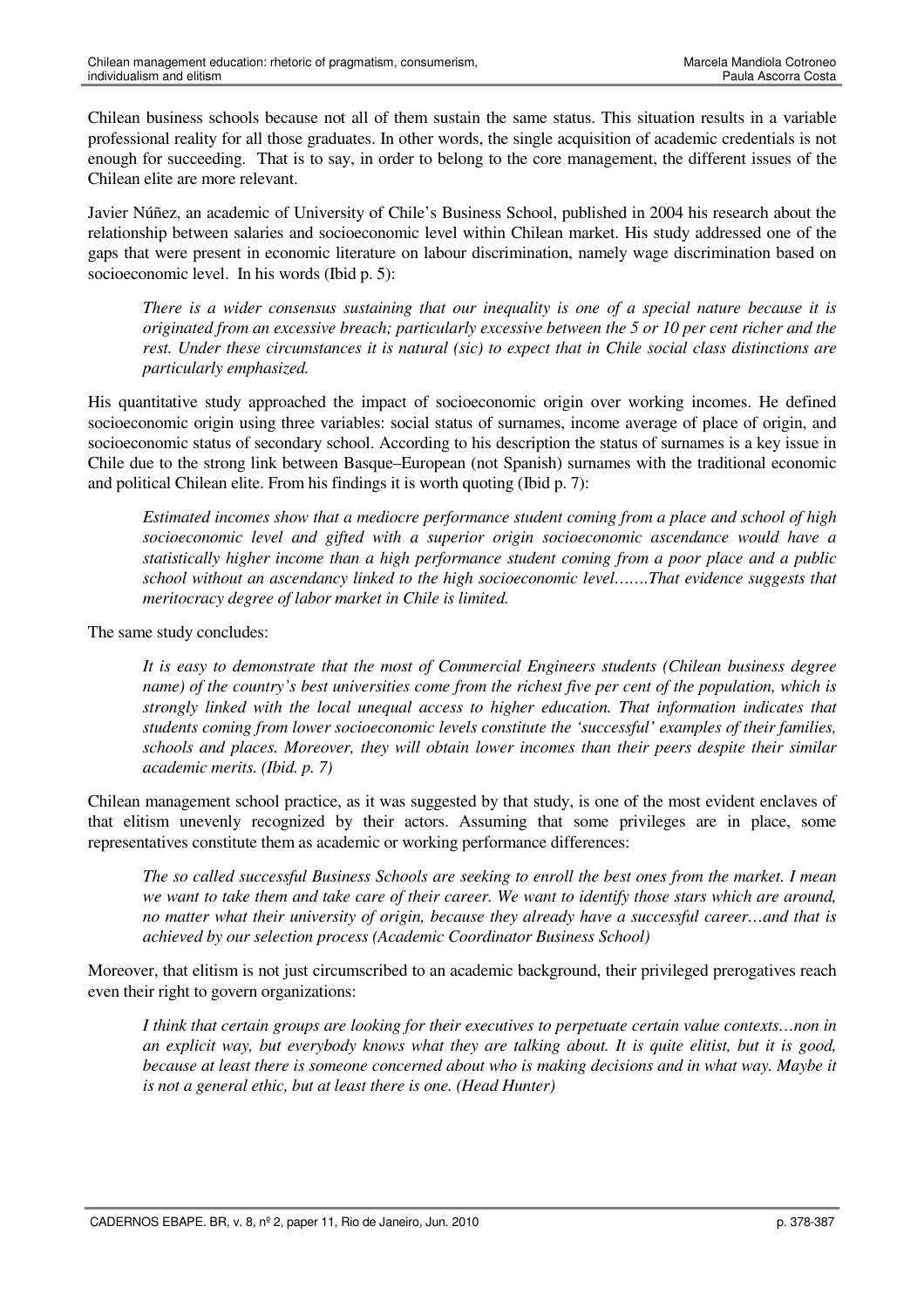The four logics developed here are informing the practices of the current management education in Chile. The underlying drive of the logics of pragmatism is to render all attempts measurable and functional, which in turns tend to feed and reinforce the logics of consumerism and individualism which shape the very nature of that practice rendering academic activities into commodities deserving individual administration and profitability. Finally, the logic of elitism draws a veil of exclusivity which collaborates on reproducing embedded power privileges among its social actors.

Nevertheless, having gone some way to establishing what the logics structuring the business education practices, we can also ask why and how they come about and continue to be sustained. This turns our attention to the operation of political and fantasmatic logics.

# **Political and fantasmatic logics**

In order to account for the installation and grip of the management practices in Chilean universities – the logic of its emergence and radical institution, and the way in which it recruits, grips and govern subjects – it is necessary to approach the distinction between regimes and practices suggested by Glynos and Howarth (2007). For the purposes of the present research we situate the notion of regime at the level of the macro historical vicissitudes undergone by Chile during the last decades of the past century, and management practices at the level of higher education. Following the above mentioned authors' setting we focus our analysis both on the role of the neo-liberal dictatorship project in challenging and restructuring the Chilean political crisis after 1973 in which management education was but one element in an overall hegemonic project designed to install a new political settlement, and on the micro-dynamics by which these new ideas and practices were installed in the business schools themselves.

## *The capitalist revolution as a context*

Chilean 'capitalist revolution' (MOULIAN, 2002) involved a form of populist politics that successfully divided the existing social order into two camps: those supporting the 'new project' confronting those who were against a non-democratic installation of new social enclaves. The balance between both competing forces was drastically eradicated by the military component of the new hegemony and its philosophy of 'internal security of the state' which cornered the resistance to clandestine and ever threatening attempts.

Military dictatorship intended a re-composition of the relationships between the State and the society privileging the market, dismantling the state and eliminating politics (GARRETON, 2007). In that context, political logics manifested themselves in the very formation and constitution of neo-liberal revolution practices, as well as their sedimentation and naturalization. Their construction was engineered by constituting the ruling bloc around the personalized military leadership (General A. Pinochet) and a team of technocrats (the Chicago Boys). This authoritarian tendency posed itself against a civilian restoring initiative supported by the more moderate elements which favored a return to the pre-1973 democratic system. The disproportionate level of violence carried out by the military against its enemies, the traumatic symbolism of the bombing of the presidential palace and intensity of the repression which followed could only be legitimized and justified by the need of a radical social change. Thus, the authoritarian faction gave tragedy a 'meaning' with the social and political manifestation of the neo-liberal model as an *inevitable* revolution (MOULIAN, 2002; POLLACK, 1995). But it also involved a sharpening of the frontier between the emergent forces of neo-liberals and the traditional Chilean Left wing in which the proponents of the capitalist revolution presented the latter as the supporters of the failed communist takeover of the country. The spectre of communism was used to demonize those who were opposed to neo-liberalism as enemies of the homeland. Against the morally desirable nationalism of the authoritarian bloc, there were the unacceptable discourses of socialism and populist democracy which were articulated around the *Unidad Popular* former government supporters. Therefore, the neo-liberal project involved the intensification of the divisions between market supporters and any leftist, in which the latter were presented as a dangerous other who would endanger the interests of the right wing especially neo-liberals. Hereafter, the new ruling bloc, namely military, Chicago Boys and right-wings struggled to sediment these new divisions by domesticating otherness in the name of legitimate capitalist modernization. Indeed, these 'authentic' forms of modernization were sedimented by the strong link between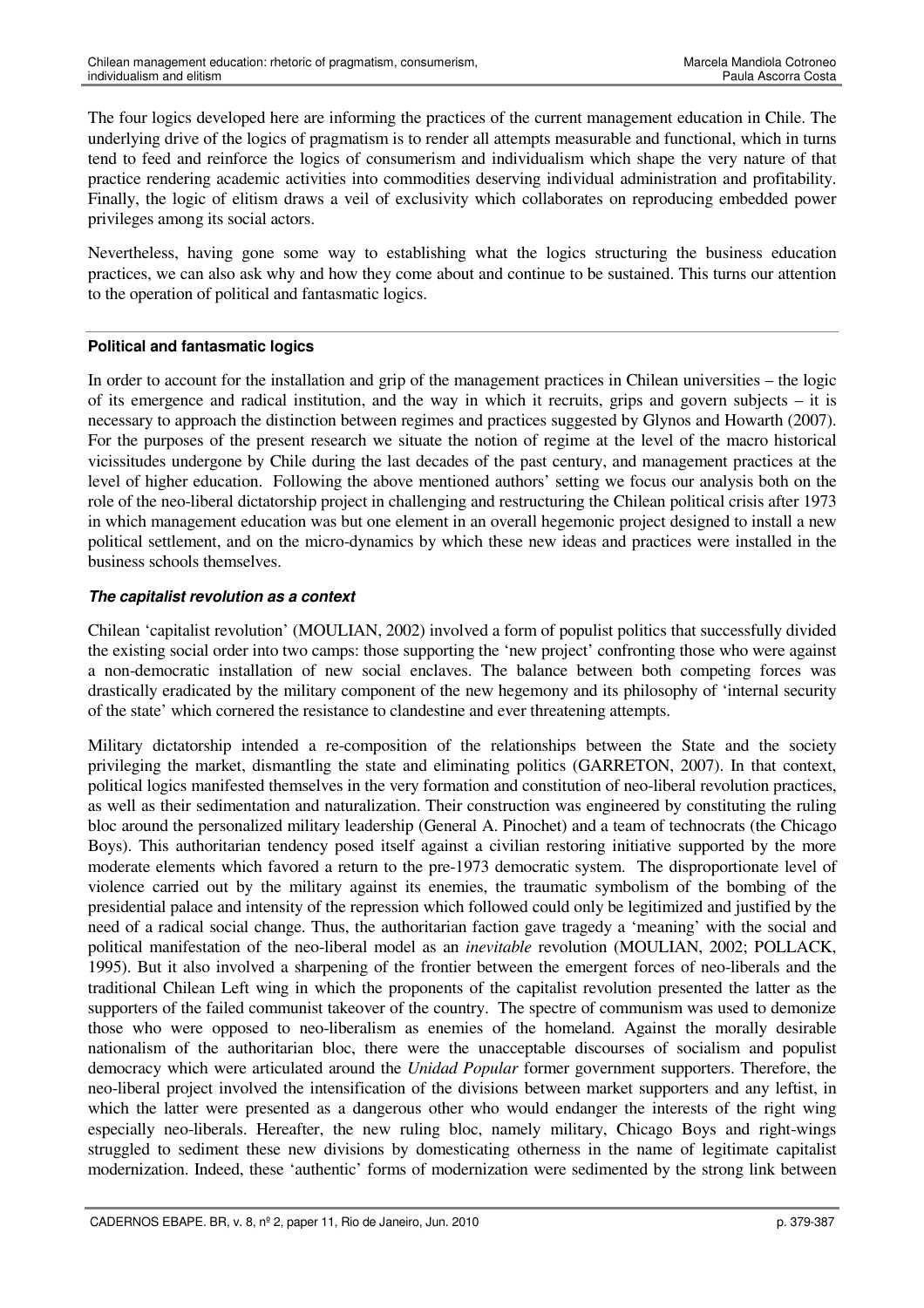military force and economist thinkers, and their ability to present economic changes as technical and scientific approaches able to sustain and inspire any social restoration while preventing any resistance by force and a constitutional exclusion. As Moulian (2002 p. 28) has pointed out "the success of revolutionary dictatorships come from the alignment between normative and legal power (law), power over the bodies (terror) and power over the minds (knowledge)".

The opposition between neo-liberal and leftist supporters was articulated through an equivalential link with the, also discursively proposed, antagonism between pragmatism and politics. This discoursive movement enhanced the syntagmatic pole of equivalential chains equating neo-liberals with pragmatists and technocrats against leftists, politicians and ideology proponents. Pragmatism through its articulation by technical rationality was strictly opposed to politics understood as the sustaining of utopian ideologies. The aspiration of replacing the confrontational side of politics concluded in the implantation of the administration as the ideal form of government. Thus, politics and its supporters were equated with fruitless and harmful attempts to recover the social order replacing them with the technocratic advocators of a desirable order which admits no questioning. Political parties were abolished, civil rights were eliminated and ideological discussions were excluded from every public and educational practice. More precisely, the new power bloc articulated a series of demands in different sites of the social – demands for economic reforms, material improvements, international participation in globalization, individualistic entrepreneurship and market regulations – by presenting the political endeavors, particularly leftist ones, as a common enemy that denied freedom and national self-determination. It thus simplified the entire national social space by transforming it into two hostile camps.

*This knowledge in constitution, instrument of a revolution, was imposed annulling the expressive possibility of other knowledge and instituting orthodoxy, a protection system of its integrity as emergent knowledge. To an extent, it was made excluding other thinking systems due to them constituting no-knowledge and particularly excluding one of the most potent ones from the former stage – Marxism – due to its constituted anti-knowledge. (MOULIAN, 2002: 187)*

Many institutions and groups were made equivalent and targeted by this new project: political parties, trade unions, public sector workers, left wings supporters, higher education and social sciences university departments in particular. Again, it was the educational reform of 1981 which drastically erased any trace of our former higher education system transforming it into another branch of the market model. In those times that new system was expected to solve all higher educational problems. The Home Secretary Sergio Fernandez diagnosed<sup>4</sup>: "The system is a closed and virtually monopolist one with a great damage to university and to all national communities that finances higher education with their taxes and do not receive in compensation a good university return."

It is possible to discern here the logic of fantasy at work in his words: a bad-business feature attributed to the university system which does not make profit for their stakeholders. This official view of the university system operates organizing subjects' own mode of enjoyment by imagining how citizens enjoy themselves as market supporters. Here academics and state-funded students were regarded as obstacles to the desirable economic competitiveness and consumer accountability. The Secretary continues: *"The reform is an historical step within Chile's advance to a truly free society, modern and just."* The neo-liberal intervention among universities was functioning as a utopian solution leading higher education to freedom, modernity and justice (SANTOS, 2005).

Academics and universities, targeted as an outmoded and inefficient obstacle to realizing the ideals of market competition, lower public spending, and greater consumer accountability, were pushed to conform to those ideals. Consequently they were ripe for 'neo-liberal solutions' requiring the implementation of market competition, greater transparency and consumer accountability. As an echo of the Friedman's model, 'apolitical studies' were a dictatorship motto. A feature of the educational model was its technical-vocational orientation instantiated by the curricula structure and what students sought in their higher studies. In this context, curricula rendered itself in a form of goods willing to constitute themselves according to market demands, as well as in a purchase available to all in position to pay for it (AUSTIN, 2004).

<sup>4</sup> Ibid page 12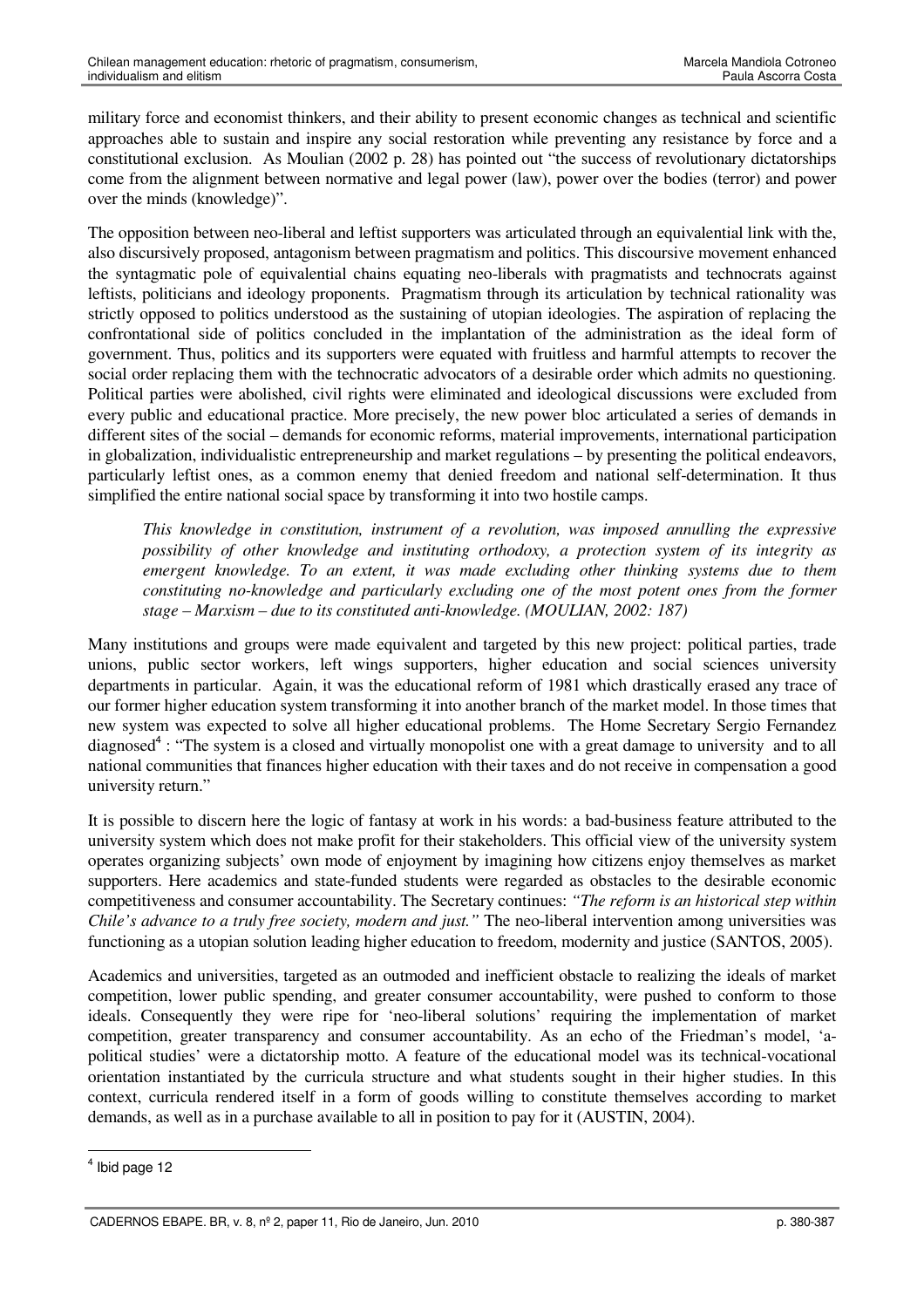As many commentators have emphasized (BRUNNER, 1981; GARRETON, 2007; MOULIAN, 2002) Chilean transition democracy reached consensus on the economic mindset remaining. Moreover, it is possible to say that Concertation' governments<sup>5</sup> have striven to extend many aspects of the Neo-liberal programme. Postdictatorial ruling coalition actors appear to still be held captive by a fantasy in which the market is the only one way to solve all difficulties through pragmatism and consumerism.

# *Business education: the managerialist ground*

Moving on into the micro analysis, now the focus will be on the way in which those market principles were instituted at the level of business schools. In the main one it could be argued that business schools have complied with the structures of the neo-liberal programme and market practices in a variety of ways.

Starting with students, both graduates and postgraduates, they coincide in considering higher education in business as the main tool to access professional opportunities. On the one hand they identified with the idea that business schools needed to prepare them in order to succeed within an increasingly competitive global market and that closer links with business and industry were necessary to train future managers. They also have employed a variety of means to 'complement' what has been regarded as the 'too theoretical emphases' of some courses. Business students' unions among many universities stressed the 'contact with real businesses' by carrying out visits to companies, talks with well-known managers or entrepreneurs, as well as running their activities with the economical support of companies.

In order to bridge the gap between our syllabus and the business context we are organizing visits to *local companies. The aim is to contact our alumni and receive from them some clues about the real professional practice (Business Student Union web page. Business School 7) 6*

International links with foreign institutions are always encouraged expecting from possible interchanges or foreign visitors a taste of an international experience. On their terms the main contribution of a business school is the delivering of an appropriate language as the passport for wider business practice. Thus, neo-liberal discourses of competition and profitability within business schools have been deployed to articulate the differences between 'useful' and 'useless' courses; to justify individual struggles on affording high fees labeled as an 'investment'; to support the status of well-known 'brand names' among business schools against those which have 'no brand name' impact; and the relevance of creating future 'networks' from classmates. Those 'aligned students' have constructed a series of equivalences in order to establish political frontiers that make possible the perpetuation of neo-liberal approaches among business education. Thus, it is possible to perceive the ideological construction of 'useful' versus 'useless'; 'individual investment' versus compulsory high fees; 'brand name' schools versus 'no brand name' and 'networks' versus classmates, and so forth.

*Business School certification validates your involvement in certain conversations. Other managers will support you as a valid speaker independently of your working experience (MBA Student Business School 3)*

Paying attention to business academics we can point out the various ways in which they embrace the dictates of the neo-liberal project. In general terms, they strongly validate the hegemonic understanding of a business school, assuming and supporting the key role of market in social articulation. It is the market that establishes their priorities; as a consequence, they are constantly paying attention to its demands and turning their back on the academic institution that supports them.

*Our university does not have a brand name, maybe because it has a public institution history and consequently it does not have closeness with the private market. This is my weakness before my competitors, so I discovered that some managers' market sector is looking for specialization. Now our MBA offers specialization (Postgraduate Director Business School 3)*

 $<sup>5</sup>$  The centre and socialists Chilean political parties' coalition in power since 1989.</sup>

<sup>6</sup> http://www.icom.usm.cl/index.php?option=com\_content&task=view&id=13&Itemid=2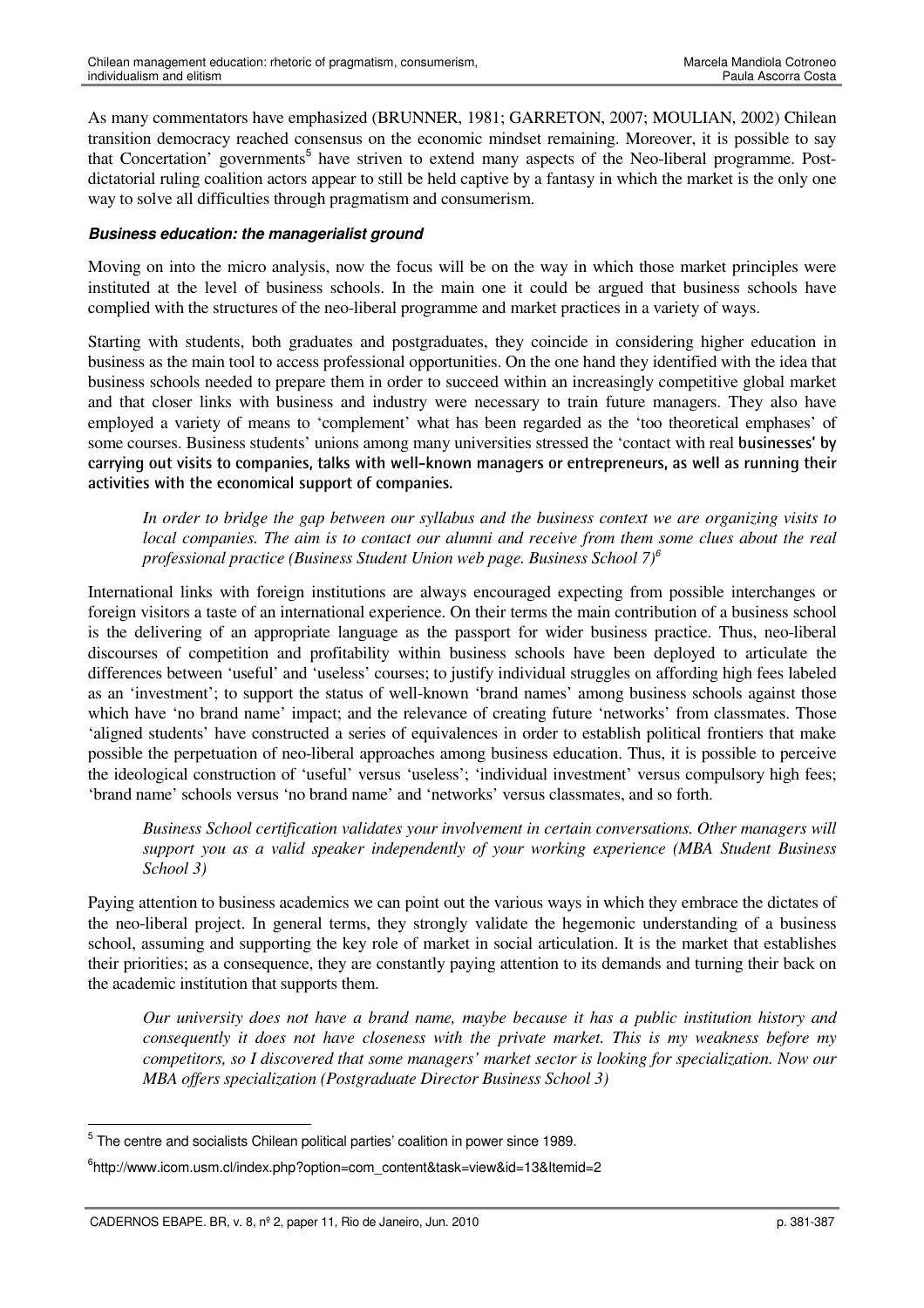Upon uncritically accepting market pressures they articulate their practice as a permanent struggle against its competitors; which means that their endeavors are mainly focused on what they call "to bring companies into the university". That ideal is instantiated through more and better practical connections with companies rendering their academic and pedagogical labour a payable service oriented to solve problems. Within this context, teachers are better valued if they have personal practical experience; students should be equipped with tangible competences and tools which consequently shape contents and pedagogical strategies; their institutions should invest in their brand stressing their presence within the rankings and their international accreditations. The best value academic is that which comes from foreign avant-garde through holders of Northern PhDs, especially those from the USA, and the use of foreign texts; they pay special attention to their alumni which embody schools' work as products, metaphors like 'uncut diamonds' and 'airplanes' serve to label their students. Their managerialist language within which words like 'market', 'production', 'competition', demands', 'to add value', 'consumerism', 'productivity', 'entrepreneurship', and so forth predominate, used to describe their practice, establishing ideological equivalences between business schools and economic markets.

Thus, and at the same time, academics opposed their labour against the traditional understanding of the academy. Historical university tasks are understood as opposed to market demands emphasizing that 'research for its own sake lacks utility', 'education is a tool that allows to be updated', 'management is responding to economic systems', 'PhDs are just a way to be updated', 'to hold a PhD. without practical experience is useless', 'it is necessary to add substance to theory', among others.

Furthermore, not all responses perfectly fit within that framework. There are some instances of questioning that do not achieve the form of a resistance. Those statements could be grouped around one academic's words: "*the market is not ruling everything, there is a gap: the social" (Academic Business School 4).* He was pointing to the neglect of social consequences of managerial practices which, in his terms, are not addressed within formal content. He articulates business practices as a matter of social equity contribution as long as it considers people's emotions and interdependence. For him, teaching at a business school puts too much pressure on results and practical achievements giving no room for further reflections. His isolated endeavor attempts to raise some questionings in order to go beyond narrow frameworks. Moreover, he realized that these kinds of efforts "crash with reality". Similarly, other teachers mentioned the need to incorporate more social science courses within undergraduate syllabus, privilege pedagogical ends against profit limiting the students' places, as well as more emphasis on our local context rather than foreign influences. The question here is whether these propositions pointed to challenge sedimented rationales or, on the contrary, co-opted with them looking for the competitive differentiation through pedagogical innovations.

More dissident voices arise from faculty grouped around the field of social science. Most of them belong to different schools among the same universities; others are sociologists or psychologists in charge of 'soft skills' courses within business schools. Their discontent is evident through our interviews but, as they recognize, it is not reflected in practices. The fact that Chilean universities are self funded institutions is the main difficulty for them. As a consequence, schools must 'sell' their 'services' to those 'passive clients who just seek prestige and social mobility'. In that way pragmatism and consumerism within academic practice are 'unavoidable evils' to work with. Recognizing that there has been a material improvement among Chilean society, they struggle against being 'absorbed' by the system within which teaching could mean a personal 'renouncement to values'. They openly criticize neo-liberalism and the 'hyper-pragmatism' of our society and the lack of questioning within academic practice. From their point of view, academics' career pressures on researching and publishing narrow their practice due to the fact that funding and recognition are being oriented to technical contribution to the mainstream. Opting to raise some criticism within their teaching they face the risk of being devalued by students and colleagues as well as of contributing to the marginalization of their students once they have to 'compete' for job positions.

I am feeling like an island, not one of my colleagues share my statements. I think that I am regarded as *an extravagance, my students complain about the lack of 'products' within my courses. (Sociologist Academic Business School 3)*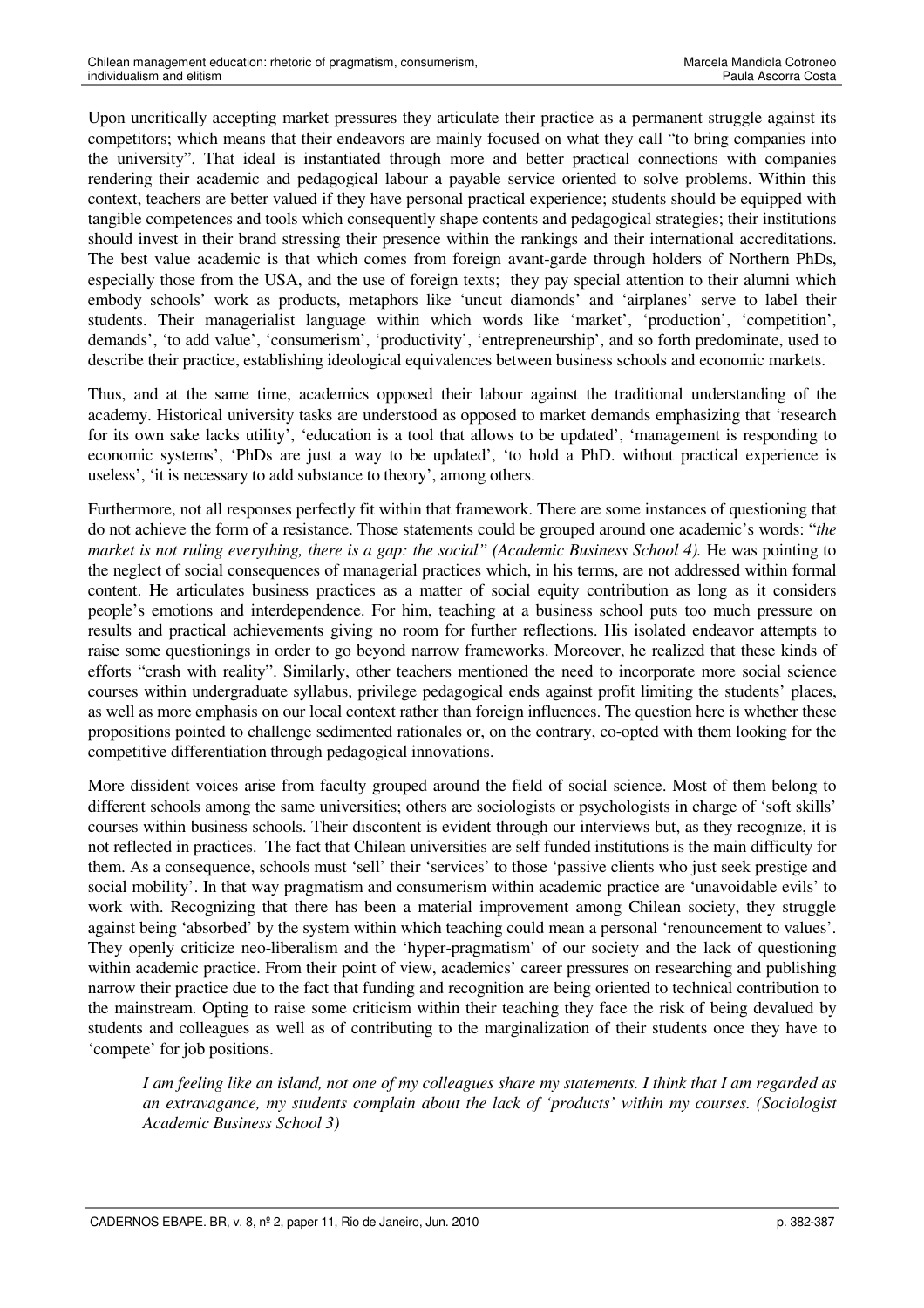I've been talking with my students. They perceived the risk of being excluded from jobs due to their *critical attitude. So I wonder what I am doing as a teacher (Academic Psychology School 1)*

Those who are part of business schools tend to 'adapt' their teaching to students requirements trying to disseminate the relevance of advancing technologies supported by 'responsibility and shared criteria'. In other words, they try to enhance the focus on people well-being sustained by their fields as a compensation of the wide relevance of functional approaches. Moreover, from their point of view, business students normally disdain 'soft skills' courses regarding them as commonplace approaches. Talking from social science schools, academics recognize that they are in a better position to criticize, but an evident lack of articulation of radical standpoints within a capitalist society leave them without strategies:

*Any vision against neo-liberalism is unapproachable (Psychologist Academic Business School 2)*

*Criticism looks 'nice' but no-one is willing to adopt it (Academic Psychology School 1)*

*Progressive approaches are defeated due to their apparent lack of concern about management (Vice Chancellor Social Science School)*

This widespread frustration among social science academics is articulated around the evident triumphalism of neo-liberal approaches among Chilean society and particularly by the 'transformism' of educational practices following a discourse that successfully hides its historical conditions of (im)possibility positioning itself as 'the only way of doing things'.

## **The lack of an articulated resistance: one swallow doesn't make a summer**

Now we are in position to tackle our previous questions. What about the reproduction and maintenance of these practices in the face of evident discontent? Why is there no political resistance at all? There are a number of factors that can help to address these questions avoiding commonplaces like 'lawlike forces' or passivity. Furthermore, there is no point in neglecting the relevance of pressures imposed on academic and students through coercion or enforced compliance. Putting pressure on 'devalued' academics, money/support restriction for 'alternative' approaches courses, difficulties on their leading positions applications within schools, lack of facilities in terms of reduced alternative bibliography, or no funding for visiting teachers as well as the second class status of some business schools in comparison with others which strongly focus their endeavors on market demands means that those sporadic and isolated teachers' alternative frameworks followed by few students, which normally do not trespass the boundaries of classrooms, are seen as the only means of (pseudo)resistance. Unfortunately *one swallow doesn't make a summer.*

All these elements of explanation acquire sense and significance against the backdrop of the social logics of pragmatism, consumerism, individualism and elitism. And these, in turn are integrally connected to the perpetuation of neo-liberal paradigms in which they are operative, especially the way these social practices and logics render significant number of academics and students complicit with their dominating aspects.

On the one hand we can hypothesize that the grip of these social logics is linked to the fact that they resonate strongly with the primacy of functionality and effectiveness and the fantasmatic logic that underpins them. The fantasies of effectiveness, of being able to show profitability and competitive advantages against other business schools, strongly resonate with the broader social context in which they operate. In other words, given a wider discursive context in which a culture of instrumentalist consumption and exchange dominates, signifiers which exhibit a clearly positive valence for subjects like 'quality', 'professionalism', 'education', 'knowledge' or 'excellence' are suitably rearticulated to better resonate with the market ethos. Thus 'functionality' and 'knowledge' are no longer presented as different, antithetical, or simply autonomous in this discourse of consumer ideals or individual contributions. Lecturers and students do tend to see themselves predominantly as sellers of labour or purchasers of products, in which the value of their skills and talents is taken to be a product of their individual efforts and virtues.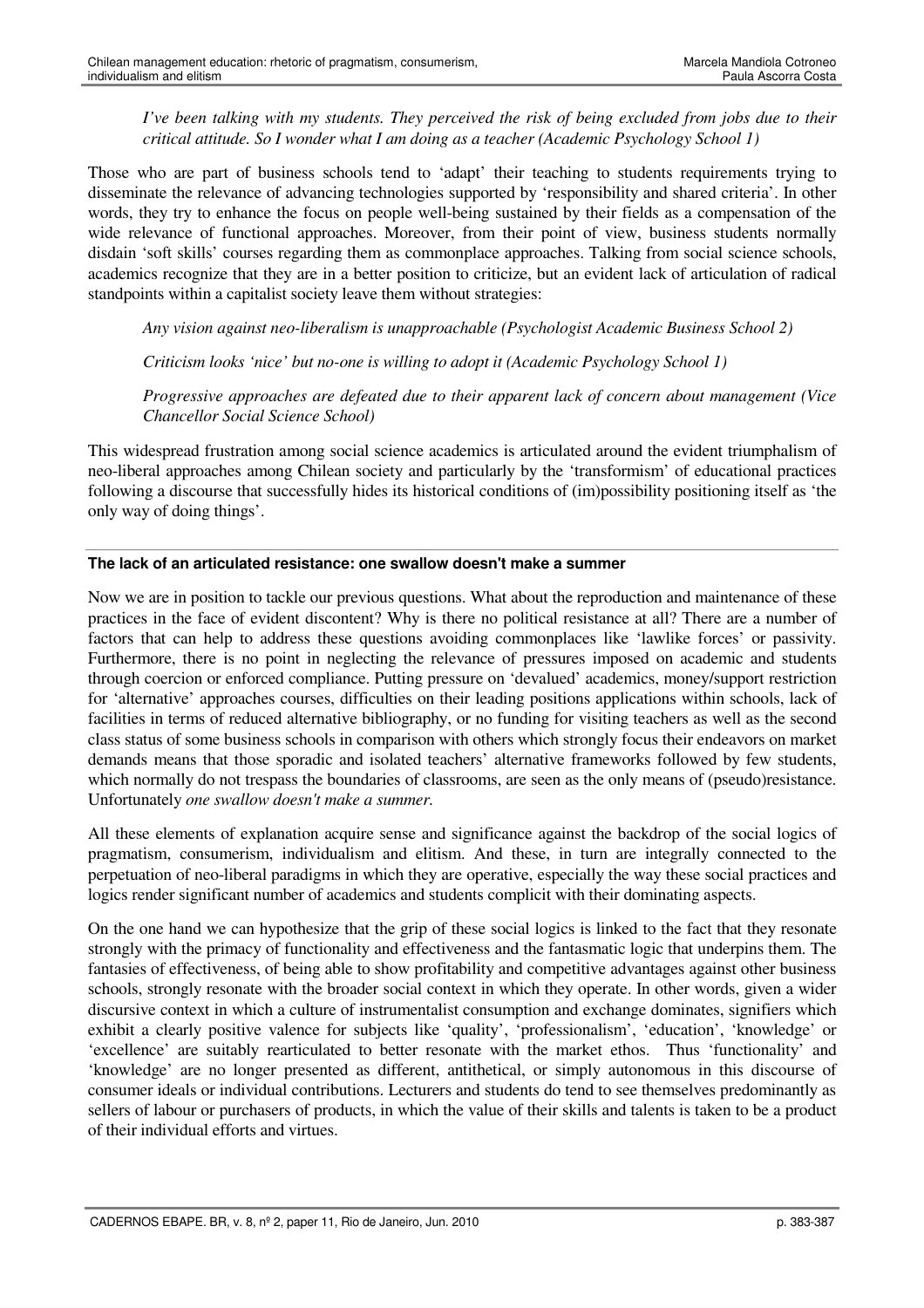We have also identified a logic of elitism as capturing those discursive patterns which, in the selfinterpretations of actors, reinforce specific forms of social privilege and differentiation. They are logics which are not simply reflected in university settings, but also in labour markets. These elitist logics of social hierarchy and privilege tend to reinforce and exacerbate existing class, socioeconomic and networking patterns among society. It is not surprising, then, that social science academics often bear an ambivalent and complicitous relation to that market conditioning. They have been traditionally related to relegating and bringing into disdain political *qua* leftists understanding of academia, so their attempts at critiquing could give rise to feelings of frustration and resentment which, in turn acts as a blockage on their intention to resist. By drastically erasing any trace of our former social organization and demonizing democratic, collectivist and political standpoints as leftists enemies of modernization, neo-liberals supporters among business academia facilitate the process by which those mentioned key signifiers were detached from their former signified and rearticulated to reinforce market-friendly equivalences. Moreover, that social scientists' dislocation before the political frontiers established by logics of equivalence allows key terms to acquire the status of floating signifiers – signifiers that for relevant subjects are no longer fixed to a particular meaning. Once detached their identity is just partially stabilized by hegemonic attempts allowing the establishment of a chain of differences.

As soon as social logics are at the forefront dominating the social space of business educational practices its reproduction runs without any trace of public contestation. Dislocations mentioned earlier have been processed privately and informally through the 'off the records' complaints from social science academics involved in those practices. Alternatively, some of them have 'coped' alone with dislocation by including some critical standpoints within their courses which don't go beyond the boundaries of their classrooms. Fantasmatic logics surrounding business educations keep political dimensions at bay obscuring the radical contingency of social reality. Assertions like '*any vision against neo-liberalism is unapproachable'* or '*the critique does not pay attention to reality*' come from by these social science academics complicit in the *there is no alternative* fantasy sustaining the natural primacy of market as social regulator. Therefore, their dislocatory complaining has been operating just in the interstices of these official institutions.

# *Some words about an ethical critique*

The ethical aspect of critique is closely linked with the notion of radical contingency. It focuses on the way in which subjects identify with a practice or regime, whether new or old. Within a logic of explanation two dimensions could be contrasted, namely the ethical and the ideological dimensions of a practice or regime, where the former relates to its constitutive openness to the radical contingency of things, and the latter to a complicity in concealing the lack at the heart of social relations (GLYNNOS; HOWARTH 2007). Coming back to our discussion of the neo-liberal attempts in Chile, a relevant question before this project is related to the way in which its proponents and supporters dogmatically identify with the free market as the *only* solution to that entire social and political crisis. Consequently, the demands for a 'free market' became an ideological panacea – invoking the logic of fantasy – for structuring university and business education practices which arguably resist this form of social organization.

Being loyal to the ethos of logic of a critical explanation as such, we have to forefront that the ethical dimension has a lexical priority over the normative one. This means that our normative stances are always relative to the ultimate contingency of social relations and practices, in other words, the norms and ideals that we project into the objects of study are intrinsically contingent, contestable and revisable (see GLYNOS; HOWARTH 2007).

Our previous developments in this paper point out the apparent lack of resistance to the neo-liberal approach of management education as a way of illustrating the role of logic in generating explanations. Starting from the logic of pragmatism presented as the triumph of functionality and effectiveness over political approaches implies that the very recourse to critique is rendered less likely.

*It is about a very aseptic thought, and please don't involve political aspects, this is a technical/economic rationality with no consideration for its implications. Well, to just enter into that* field is risky, I am not willing to include it within my teaching; just because I have talked about *emotions I've received bad evaluations from my students. (Sociologist Academic Business School 3)*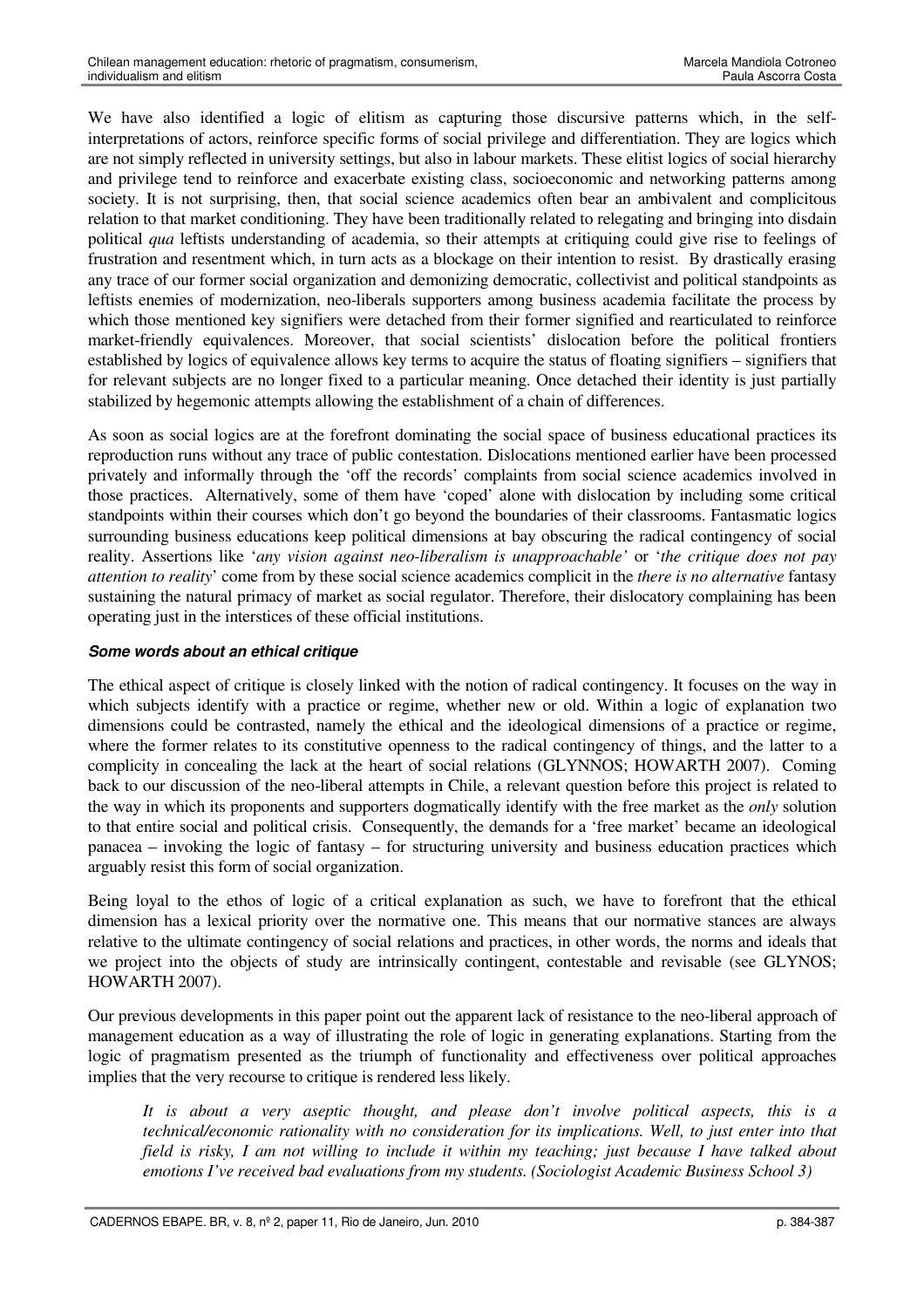As we have developed above some complaints do emerge, but the forums and structures for constructing and expressing them are less than weak. For example, academics may feel that the purposes of universities are changing, especially under the influence of wider market discourses in which the logics of pragmatism and consumerism are prominent. In that way, the logic of individualism in which one self chooses and is responsible for her own career path appears to be making professional life difficult for those who resist its underlying drives. For their point of view, effectiveness and measurability imperatives generate anti-political tendencies marginalizing the qualitative and contestable dimensions of social science research and teaching within management education. Thus, political logics of equivalence and difference have been deployed in order to draw strict frontiers between managerialistic approaches to business education and social science standpoints, which at the same time stress the resemblances between pragmatism and consumerism with higher education.

Fantasies of success and failure, triumph and defeat, are also important by offering reasons why it may be difficult to destabilize established social logics. In other words, neo-liberal supporters would embody the pride of being responsible for the country's recovery through its relevant insertion within the global concert, against the old-fashioned leftist social scientists who are insisting on outmoded political attempts to problems that just require practical solutions. This vision is even reinforced by the sociopolitical situation of the country in which post-dictatorial governments lead by centre and socialists' politicians have complied in maintaining the economical model in spite of some other political changes (AUSTIN, 2004; MOULIAN, 2002). Therefore, as general view neo-liberal paradigms are still the best solutions in place. Once this assemblage of logics has managed to become sedimented firmly in the academic arena, it requires complex counter-hegemonic work to experience something different. Without major dislocatory events this will be the perfect shelter for those who support and sustain the hegemonic power.

The ethical aspect of critique is revealed here through the voices that intend to raise the historical conditions of (im)possibility of neo-liberal project for higher education highlighting that this set of solutions was just one within others that were crushed by the dictatorship's powers. Before a discourse that is busy 'telling us how to do things', a counter-logic would seek to articulate the need for 'listening' to the other, and particularly to 'the other' that inhabits within us. Articulated differently, to stop 'repeating' what others say and to start listening to our own voice.

It is my impression that it is necessary to create rooms for listening, among workers for example. There *are no listening rooms, actually it is forbidden. Training interventions have attractive names, but they* are not reflexive at all. Even here at the University, any time that undergraduate students try to state *critical contents they hit against the 'tigers' of the mediocre postgraduate', who privilege market options. (Director Psychology School 3)*

I think that we have to listen again, to listen to our silenced history. Maybe it could empower critical *organization practices (Male Academic Psychology School 1)*

# **Conclusions**

Chile has undergone a major social transformation since 1973. The military coup that put Augusto Pinochet in power was the beginning of a wide capitalist revolution. This process was characterized by its harsh way of domination and the exacerbation of free market values. Our current democracy inherited this social order. The market has achieved a naturalized position as a social regulator and consequently, our society has been constructed as a place for individual and a-critical development.

Management education in Chile was born within that historical process, constituting, and being constituted by it. That educational practice contributes to re-producing neo-liberal values for the indoctrination of generations of new managers ensuring the survival of that disseminated social regime.

The general theme of this paper has been our articulation of the assemblage of social, political and fantasmatic logics and their underlying theoretical framework which addressed the neo-liberal project deployed in Chile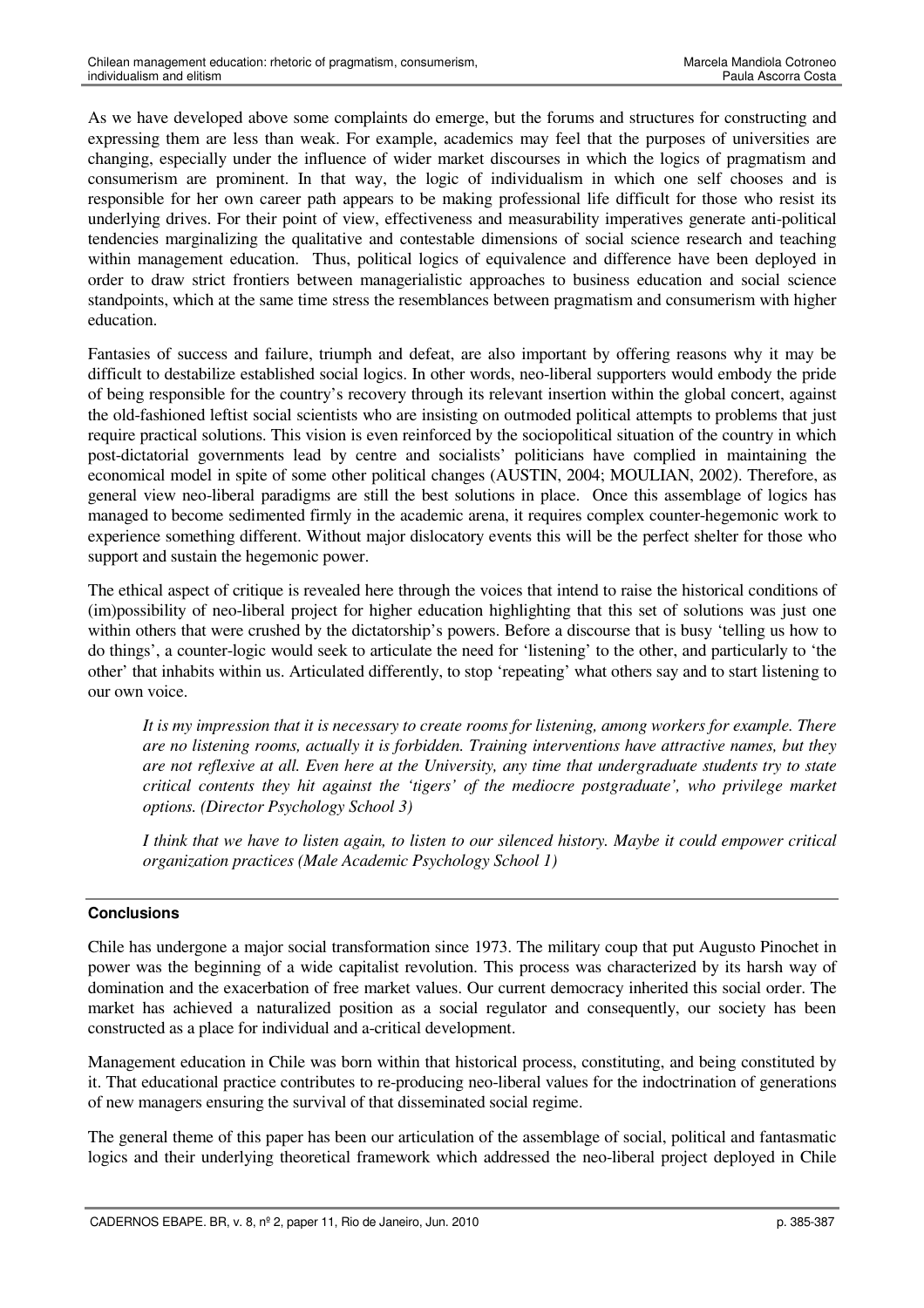since 1973 and its ideological transformation of local higher management education. This involved a drastic change from a publicly base system to a market-driven one entailing the managerial understanding of both its contents and its delivering. Our involvement with that practice, through the vicissitudes of our research, allowed us the articulation of the already developed social, political and fantasmatic logics as an explanatory framework for it.

What was problematized here was the apparent lack of political resistance to that managerialist understanding of business education. Our proposition articulated a set of explanatory hypotheses by the assemblage of social logics of pragmatism, consumerism, individualism and elitism social logics, as well as the description of political and fantasmatic logics sustaining their primacy and the prevention of critique.